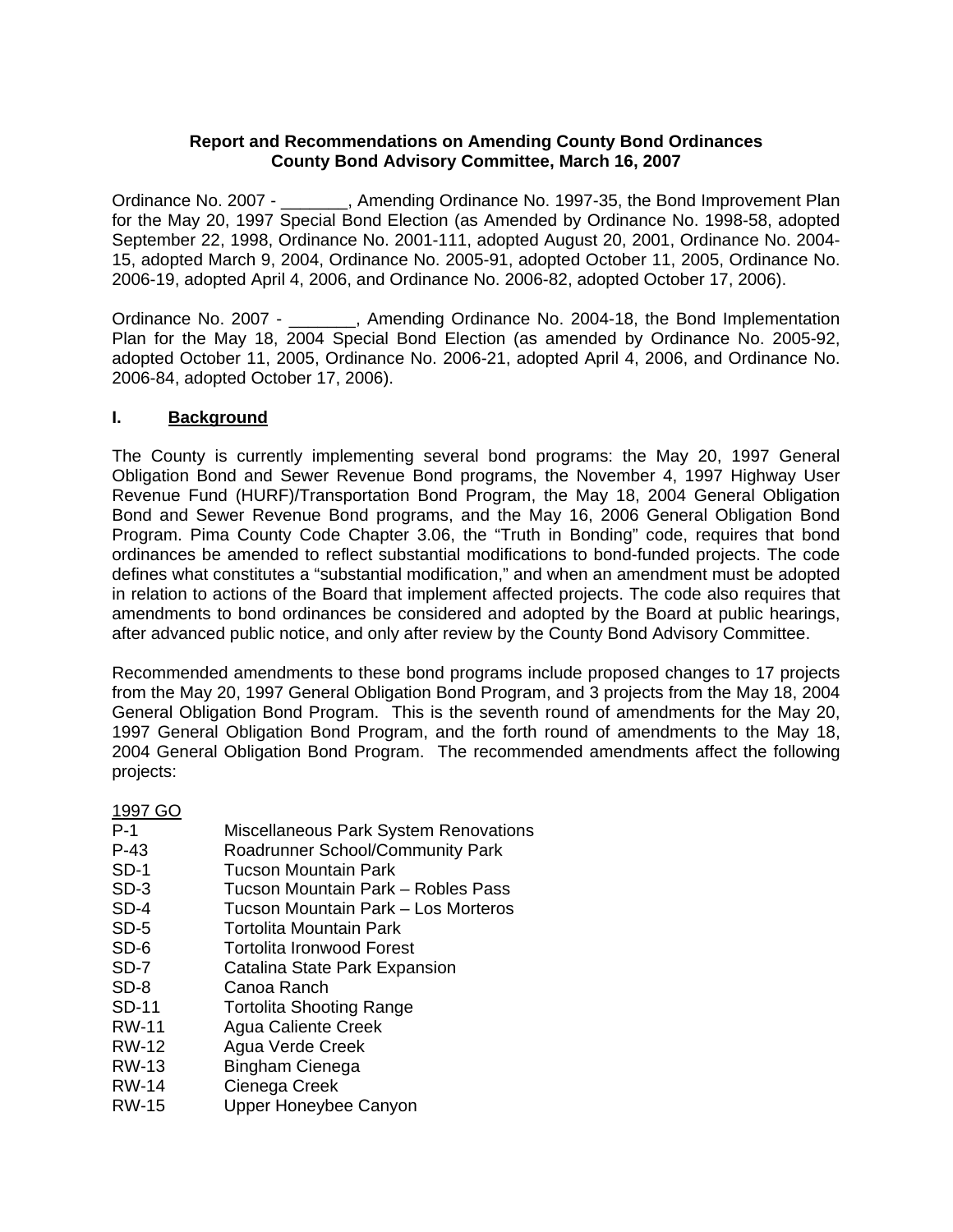| <b>RW-16</b> | Sabino Canyon                                             |
|--------------|-----------------------------------------------------------|
| <b>RW-17</b> | <b>Tanque Verde Creek</b>                                 |
| 2004 GO      |                                                           |
| FM 2.7       | Mt. Lemmon Community Center                               |
| FM 3.1       | Pima County Regional Public Safety Communications Network |
| FM 4.46      | Wilmot Branch Library Replacement or Relocation           |

This report summarizes the ordinance amendment requirements of the Truth in Bonding Code and summarizes the recommended amendments by project. The two ordinances containing the recommended amendments, shown in legislative style, are attached.

# **II. Ordinance Amendment Requirements Per the Truth In Bonding Code**

Section 3.06.070 of Pima County's Truth in Bonding Code establishes procedures for making changes to a bond improvement plan ordinance. Recognizing that over time the availability of more detailed design and cost information, and changes in circumstances, often require changes in a Bond Improvement Plan presented to the voters, at the time of a bond election, Section 3.06.070 authorizes the Board to amend Bond Improvement Plans to accommodate "substantial modifications" to projects. Substantial modifications are defined as:

- 1. An increase or decrease in total actual project costs by 25 percent or more
- 2. An increase or decrease in actual bond costs by 25 percent or more
- 3. An increase or decrease in actual other revenues by 25 percent or more
- 4. A delay in a project construction or implementation schedule of 12 months or more
- 5. A delay in the scheduled sale of bonds of 24 months or more
- 6. Any project that is not constructed
- 7. Any project that is added to those to be constructed
- 8. Any increase or decrease in the project scope that alters the disclosed project benefits
- 9. All changes to a bond implementation plan necessitated by only a portion of the proposed bond questions being approved at the special election

The required timing of an amendment varies based on whether the amendment impacts only funding, or other aspects of a project. Pursuant to the code, the Board of Supervisors can authorize a substantial modification to the funding for a project on a de facto basis by awarding or amending a contract for the project that reflects that change in funding, while at the same time acknowledging that the action will require a future conforming amendment to the bond ordinance. In this situation, the amendment takes place after the Board takes action by awarding a contract. The reason for this is that amendments should not be based on cost estimates, and prior to the awarding of contracts or approval of purchase agreements, cost estimates may vary. For all other types of substantial modifications, an amendment of the bond ordinance is necessary before the modification is implemented.

The County Bond Advisory Committee must review and make recommendations to the Board of Supervisors regarding all proposed bond ordinance amendments. The Conservation Acquisition Commission must review and make recommendations to the Board of Supervisors and the Bond Advisory Committee regarding proposed amendments to the open space bond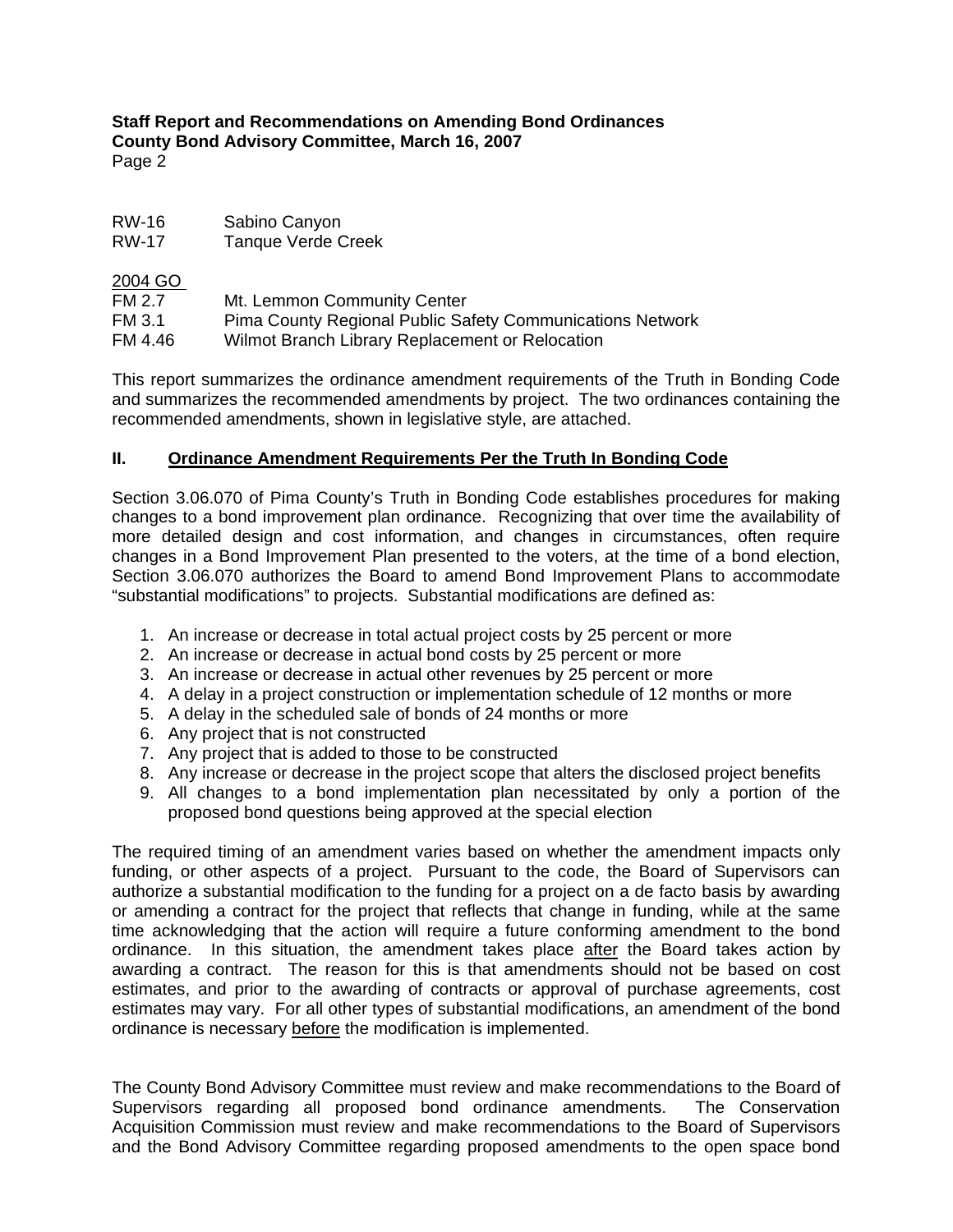program.

Since this round of amendments impacts the 1997 Open Space Bond Program, the Conservation Acquisition Commission will consider the amendment at their March 8, 2007 meeting. Their recommendation will be reported to the County Bond Advisory Committee at the March 16, 2007 meeting.

## **III. Recommended Amendments**

In order to amend the bond ordinances, the Board will be asked to adopt a separate ordinance for each of the two affected bond programs. The two ordinances are attached to this report, with language that is being deleted shown in the "strike-out format" (example), while new language that is being added to the ordinances is underlined (example). Note that the titles of projects were originally underlined, and therefore this does not mean that the titles are changing. In this format, the ordinances only contain those projects that are being amended, and do not reproduce the entirety of each of the two bond ordinances.

A brief description of the recommended ordinance amendments for each project is presented below.

## **A. Recommendations for Ordinance Amendments Relative to the 1997 General Obligation Program**

## **Project: P-1, Miscellaneous Park System Renovations**

This ordinance amendment would add a park site to this project, increase bond funding by \$389,171 from \$1,456,400 to \$1,845,571, and increase "other funding" from \$0.00 to \$100,000. The additional park site is Curtis Park. \$199,171 of the increased bond funding, along with the \$100,000 in other funding will be spent on lighting of fields at Curtis Park, scheduled to be completed this fiscal year. This \$199,171 of additional bond funding is available from project P-43 Roadrunner School/Community Park, which was completed without bond funding. The additional increase of \$190,000 in bond funding is from project P-52 Drexel Heights Community Center, which is completed. These funds were expended for lighting at Arthur Pack Park, which is an eligible park site under this project.

## **Project: P-43, Roadrunner School/Community Park**

This ordinance amendment would decrease bond funding from \$200,000 to \$0. The project was completed with other funding from Marana Unified School District. The \$200,000 (less a nominal amount already expended) is being transferred to P-1 Miscellaneous Park System Renovations.

## **Projects: 1997 Open Space Bond Program**

The 1997 Open Space Bond Program is a portion of Question 4 of the 1997 Bond Program. Voters approved \$27.9 million in 1997 for the acquisition of natural open space under 17 separate bond projects. Twenty properties were purchased for a total of 7,500 acres at a cost of \$21.9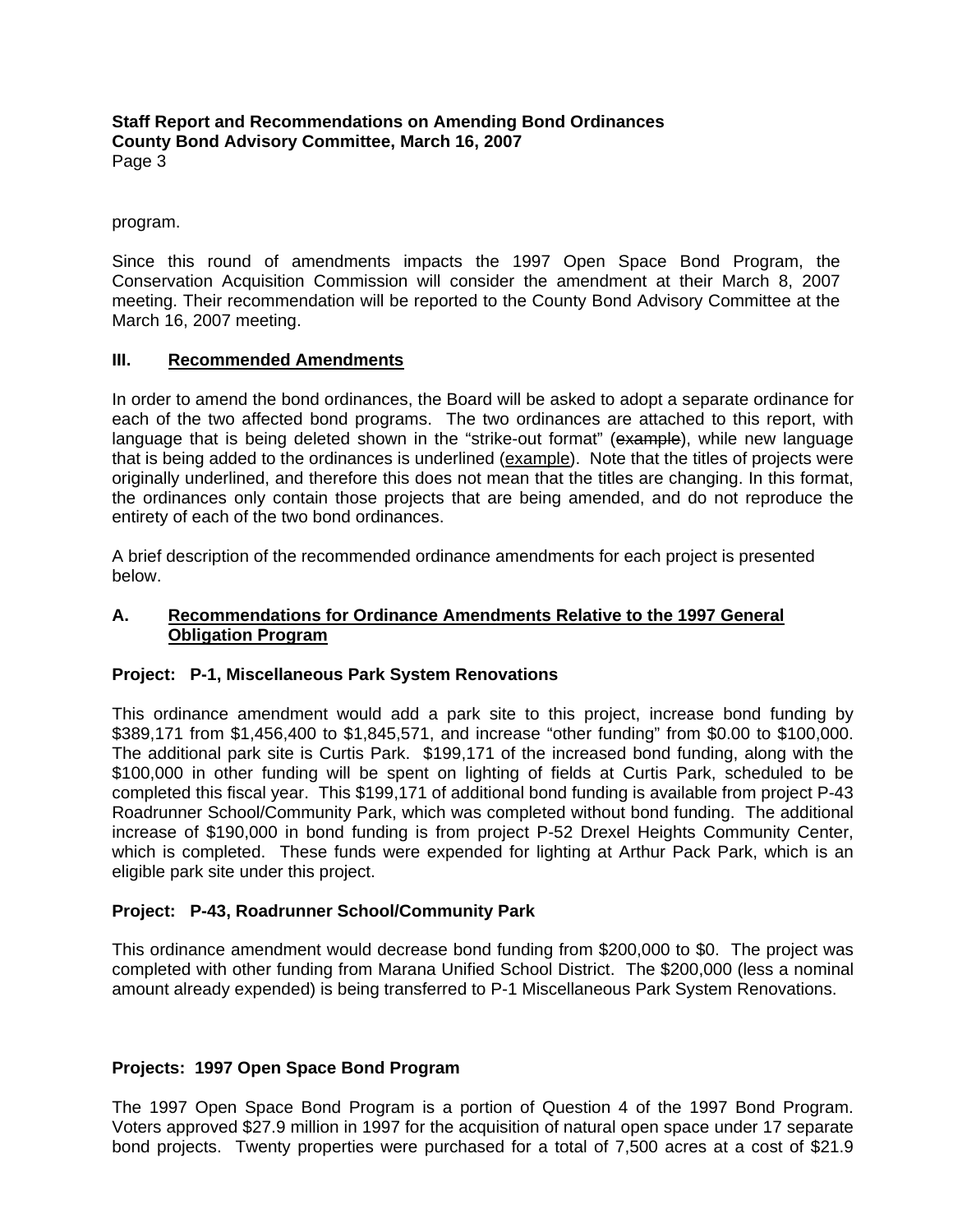million. This proposed bond ordinance amendment would consolidate the remaining \$5.9 million in bond funding in three bond projects: SD-04 Tucson Mountain Park – Los Morteros, SD-05 Tortolita Mountain Park, and SD-10 Tumamoc Hill. This proposed bond ordinance amendment would also add three parcels of land totaling 64 acres to SD-05 Tortolita Mountain Park. These parcels are located northwest of Tucson, partly in Marana and partly in unincorporated Pima County, south of Camino de Manana and west of Camino de Oeste, adjacent to already conserved lands.

Since substantial modifications to projects are only necessary if the dollar amounts are plus or minus 25 percent, this consolidation of funding only requires amendments to 11 projects. However, it is proposed that 15 projects be amended so that the entire program totals the original \$27.9 million in bond funding. The table below lists all 17 bond projects within the 1997 Open Space Bond Program, the original bond fund allocation authorized by voters, the current ordinance allocation after previous amendments, the recommended allocation per this bond ordinance amendment, bond funds expended, and bond funds remaining per this recommended bond ordinance amendment.

| 1997 Bond Project           | Original<br><b>Authorization</b> | Current<br>Ordinance<br>Amounts | Recommended<br>Ordinance<br><u>Amounts</u> | <b>Bonds</b><br><b>Funds</b><br><b>Spent</b> | DUIIUS FUIIUS<br><b>Remaining Per</b><br>Recommended<br><b>Ordinance</b> |
|-----------------------------|----------------------------------|---------------------------------|--------------------------------------------|----------------------------------------------|--------------------------------------------------------------------------|
| RW-11 Agua Caliente         |                                  |                                 |                                            |                                              |                                                                          |
| Creek                       | 1,200,000                        | 1,200,000                       | 798,307                                    | 798,307                                      | 0                                                                        |
| RW-12 Agua Verde            |                                  |                                 |                                            |                                              |                                                                          |
| Creek                       | 1,200,000                        | 2,000,000                       | 2,047,019                                  | 2,047,019                                    | 0                                                                        |
| RW-13 Bingham Cienega       | 1,000,000                        | 1,000,000                       | 0                                          | 0                                            | 0                                                                        |
| RW-14 Cienega Creek         | 1,400,000                        | 0                               | 1,078,468                                  | 1,078,468                                    | 0                                                                        |
| RW-15 Upper Honeybee        |                                  |                                 |                                            |                                              |                                                                          |
| Canyon                      | 1,000,000                        | 1,000,000                       | 0                                          | 0                                            | 0                                                                        |
| RW-16 Sabino Canyon         | 1,500,000                        | 500,000                         | 0                                          | 0                                            | 0                                                                        |
| RW-17 Tanque Verde          |                                  |                                 |                                            |                                              |                                                                          |
| Creek                       | 2,000,000                        | 2,000,000                       |                                            |                                              | 0                                                                        |
| SD-01 Tucson Mtn Park       | 3,000,000                        | 5,682,301                       | 6,054,902                                  | 6,054,902                                    | 0                                                                        |
| <b>SD-02 Painted Hills</b>  | 1,800,000                        | 0                               |                                            |                                              | 0                                                                        |
| SD-03 Tucson Mtn Park       |                                  |                                 |                                            |                                              |                                                                          |
| <b>Robles Pass</b>          | 1,750,000                        | 6,251,083                       | 5,985,989                                  | 5,985,989                                    | 0                                                                        |
| SD-04 Tucson Mtn Park       |                                  |                                 |                                            |                                              |                                                                          |
| Los Morteros                | 500,000                          | 500,000                         | 750,000                                    | 487,076                                      | 262,924                                                                  |
| SD-05 Tortolita Mtn Park    | 3,000,000                        | 3,000,000                       | 5,196,397                                  | 850,564                                      | 4,345,833                                                                |
| SD-06 Tortolita Ironwood    |                                  |                                 |                                            |                                              |                                                                          |
| Forest                      | 3,000,000                        | 3,000,000                       | 1,000                                      | 1,000                                        | 0                                                                        |
| <b>SD-07 Catalina State</b> | 1,000,000                        | 1,000,000                       | 1,000                                      | 1,000                                        | 0                                                                        |
| SD-08 Canoa Ranch           | 2,000,000                        | 4,550,000                       | 4,562,037                                  | 4,562,037                                    | 0                                                                        |
| SD-09 Mt. Lemmon Hwy        | 500,000                          | 0                               | 0                                          | 0                                            |                                                                          |
| SD-10 Tumamoc Hill          | 1,400,000                        | 1,400,000                       | 1,400,000                                  | 30,027                                       | 1,369,973                                                                |
| SD-11 Tortolita Shooting    | 650,000                          | 0                               | 24,881                                     | 24,881                                       |                                                                          |

# **1997 Open Space Bond Program Amendment**

Bonds Funds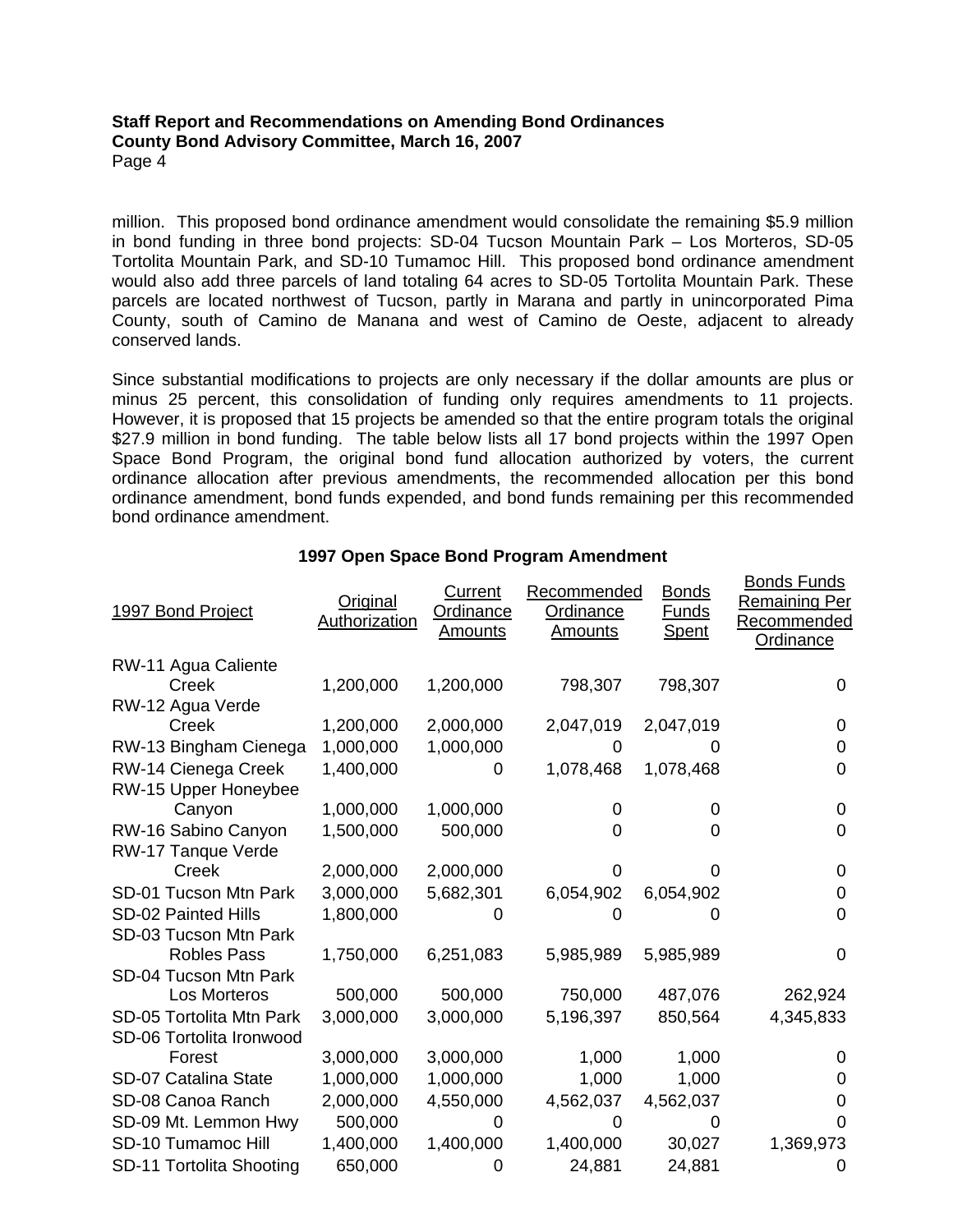Range

**Total 27,900,000 33,083,384 27,900,000 21,921,270 5,978,730** 

# **B. Recommendations for Ordinance Amendments Relative to the 2004 General Obligation Program**

# **Project: FM 2.7, Mt. Lemmon Community Center**

This ordinance amendment would reduce other funding from \$1.3 million to \$500,000, and total funding from \$2.3 million to \$1.5 million. This project is under construction and is scheduled to be complete by April 2007.

## **Project: FM 3.1, Pima County Regional Public Safety Communications Network**

This ordinance amendment would delete the following text. "Any state or federal grant obtained that are in excess of the \$13 million in other funding needed would be subtracted from the amount of bonds sold and hence, local public debt necessary to accomplish this program." The Sheriff's Department currently estimates the cost for this project will be \$110,363,000, which is more than \$13 million in excess of the available bond funding. Therefore, limiting the amount of bond funding based on successful grant funding in excess of \$13 million is no longer appropriate because it would require a reduction in project scope.

## **Project: FM 4.46, Wilmot Branch Library Replacement or Relocation**

This ordinance amendment would change the scope of the project from the replacement of the library to renovations and expansion of the existing library building. The ordinance amendment would also reduce "other funding" from \$3,185,000 to zero, and total cost from \$10,185,000 to \$7,000,000. There are four reasons for this amendment: 1) the 2004 allocation of \$7,000,000 is not sufficient to build a new 35,000 square foot facility at a new location as originally envisioned; 2) the addition and expansion of other library branches in this east-mid-town area have decreased the size of the facility needed at this location from 35,000 sq. ft. to 20,000 to 25,000 sq. ft.; 3) representatives and patrons from the surrounding neighborhoods have expressed a desire to maintain the existing facility at its existing location; and 4) the current building is considered by many to be a seminal and historic building, which should be preserved. A design charette was conducted by the Southern Arizona Branch of the American Institute of Architects to determine the most cost-effective and efficient means of retaining the existing building and providing library services in the neighborhood. The charette proved that the existing space could be redesigned and modified to enhance efficiency and minimize the need for new construction. Planning and design is scheduled to begin in 2007, and the project is scheduled to be complete by end of 2009.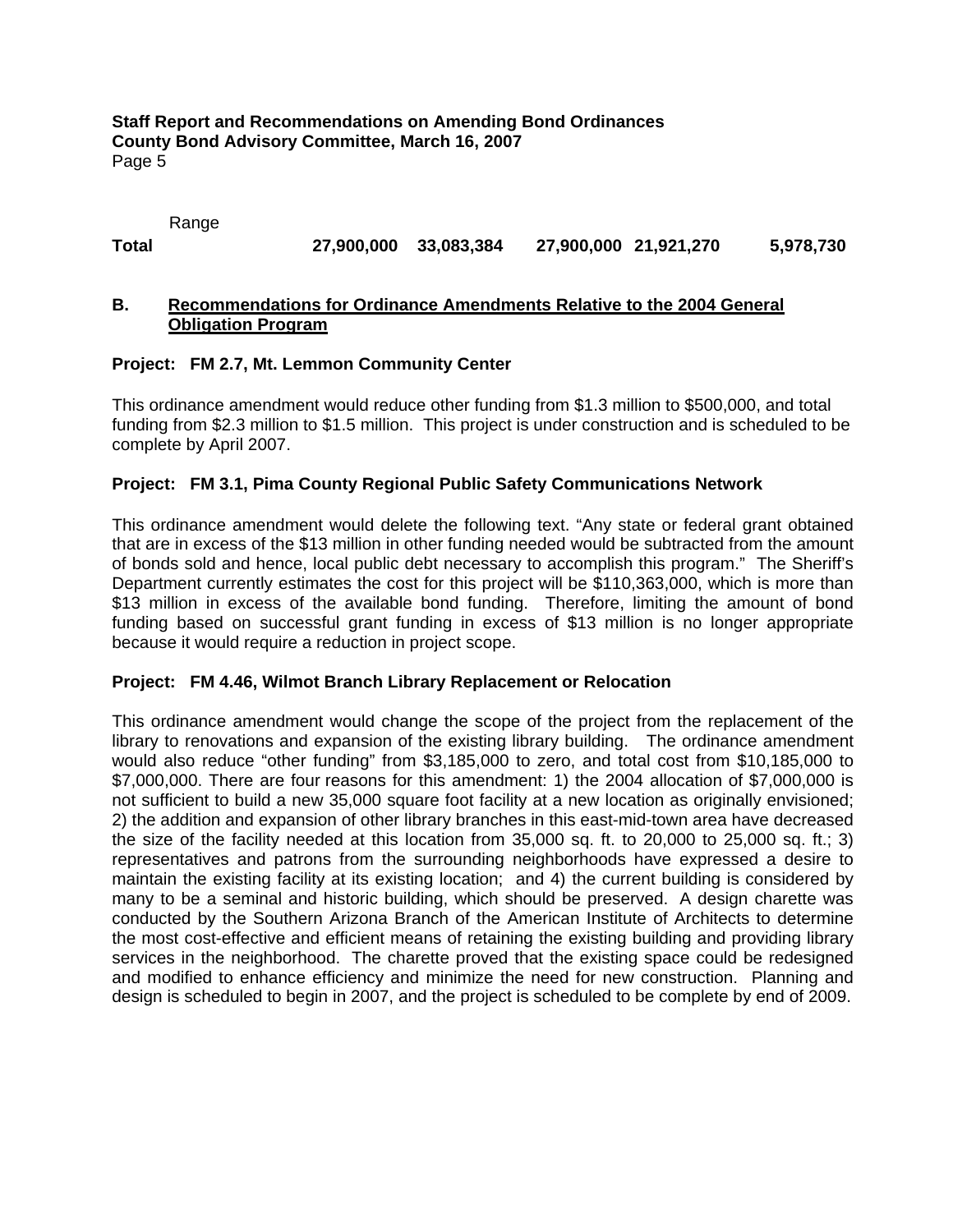#### **ORDINANCE NO. 2007 - \_\_\_**

**AN ORDINANCE OF THE BOARD OF SUPERVISORS OF PIMA COUNTY ARIZONA RELATING TO GENERAL OBLIGATION AND SEWER REVENUE BOND PROJECTS AMENDING ORDINANCE NUMBER 2004-18 BOND IMPLEMENTATION PLAN, MAY 18, 2004 SPECIAL ELECTION (AS AMENDED OCTOBER 11, 2005 BY ORDINANCE NUMBER 2005-92 AND APRIL 4, 2006 BY ORDINANCE NUMBER 2006-21 AND OCTOBER 17, 2006 BY ORDINANCE NUMBER 2006-84). THE PURPOSE OF THIS ORDINANCE IS TO REALLOCATE BOND FUNDS, AMEND THE SCOPE OF CERTAIN PROJECTS, AMEND IMPLEMENTATION PERIODS FOR CERTAIN BOND PROJECTS, AND AUTHORIZE THE USE OF ADDITIONAL OTHER FUNDS TO FINANCE CERTAIN PROJECTS.** 

 **WHEREAS**, the Board of Supervisors adopted Chapter 3.06 of the Pima County Code titled "Bonding Disclosure, Accountability and Implementation; and,

**WHEREAS**, in compliance with Chapter 3.06, the Board of Supervisors adopted Ordinance Number 2004-18, the "Bond Implementation Plan, May 18, 2004 Special Election;" and

**WHEREAS**, the Board of Supervisors, on October 11, 2005 enacted Ordinance Number 2005-92 and on April 4, 2006 enacted Ordinance Number 2006-21 and on October 17, 2006 enacted Ordinance Number 2006-84 amending Ordinance Number 2004-18 in compliance with provisions of Chapter 3.06; and

**WHEREAS**, the Board of Supervisors desires to amend Ordinance Number 2004-18 (as amended by Ordinance Number 2005-92 and Ordinance Number 2006-21 and Ordinance Number 2006-84) in compliance with provisions of Chapter 3.06:

## **NOW THEREFORE, IT IS HEREBY ORDAINED by the Board of Supervisors of Pima County, Arizona:**

Ordinance Number 2004-18 (as amended by Ordinance Number 2005-92 and Ordinance Number 2006-21 and Ordinance Number 2006-84), is hereby amended as follows: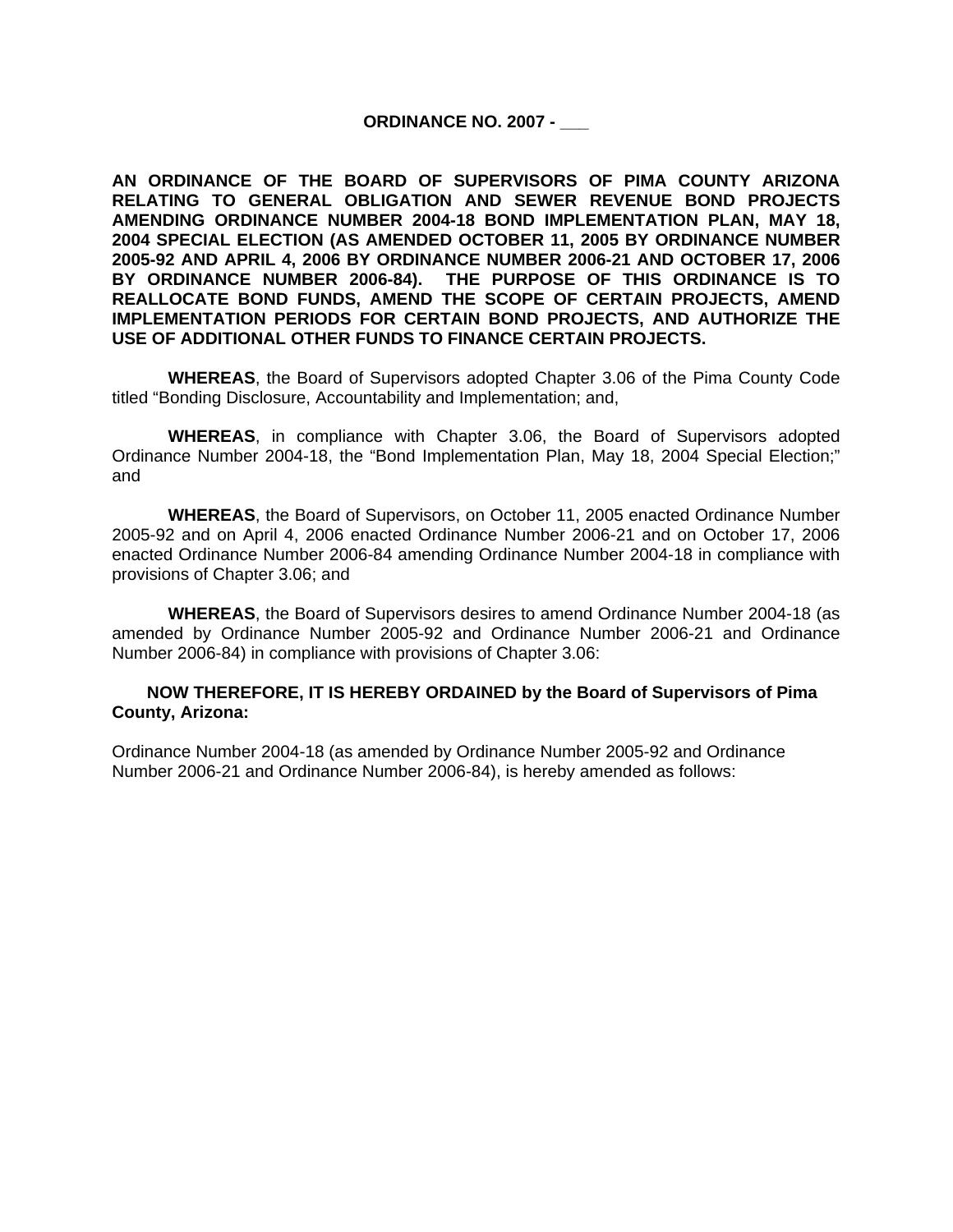## **Bond Implementation Plan May 18, 2004 Special Election**

# Question No. 2 - Public Health and Community Facilities

## **2.7 Mt. Lemmon Community Center**

**Location:** In the Summerhaven area, Mt Lemmon, Arizona

**Scope:** The recently drafted collaborative master plan for rebuilding fire ravaged Summerhaven calls for development of new private and public improvements and facilities. The master plan was created within the context of the environmental, socio-cultural, functional, and economic factors affecting Summerhaven.

Public improvements proposed in this project include new public paths, public parking, roadway improvements, pedestrian and vehicular bridges where required and rehabilitation of portions of Sabino Creek. Proposed public buildings include a new community center with meeting room space and public restrooms, library, public plaza, Sheriff's substation and other public facilities as identified through a public planning process and as available funding allows.

A phased approach for building of public facilities recognizes that planning is an on-going process best done with public input. Public infrastructure improvements should be developed initially. Public buildings should be constructed when the services they house are needed.

**Benefits:** Construction of this community center and other public/private improvements will help with rebuilding of Summerhaven after the devastating Aspen Fire, provide an anchor in the heart of the community, provide a locus of services and amenities for tourists, visitors and residents, and provide a terminus for the Mt. Lemmon Shuttle.

**Cost:** \$2,300,000 \$1,500,000

**Bond Funding:** \$1,000,000

**Other Funding:** \$1,300,000 (1997 HURF 1997 Revenue Bond Program; DOT-57, Mt. Lemmon Shuttle) \$500,000 Neighborhood Reinvestment 2004 Bond funds approved to supplement the facility construction.

**Project Duration:** Planning at 8 to 10 months, Design at 14 to 16 months, and Construction at 15 to 24 months.

**Implementation Period:** 2, 3, 4

**Project Management:** Pima County Department of Transportation and Flood Control, and Facilities Management Department

**Future Operating and Maintenance Costs:** Operating and maintenance costs will vary depending on facilities accepted by the community for development.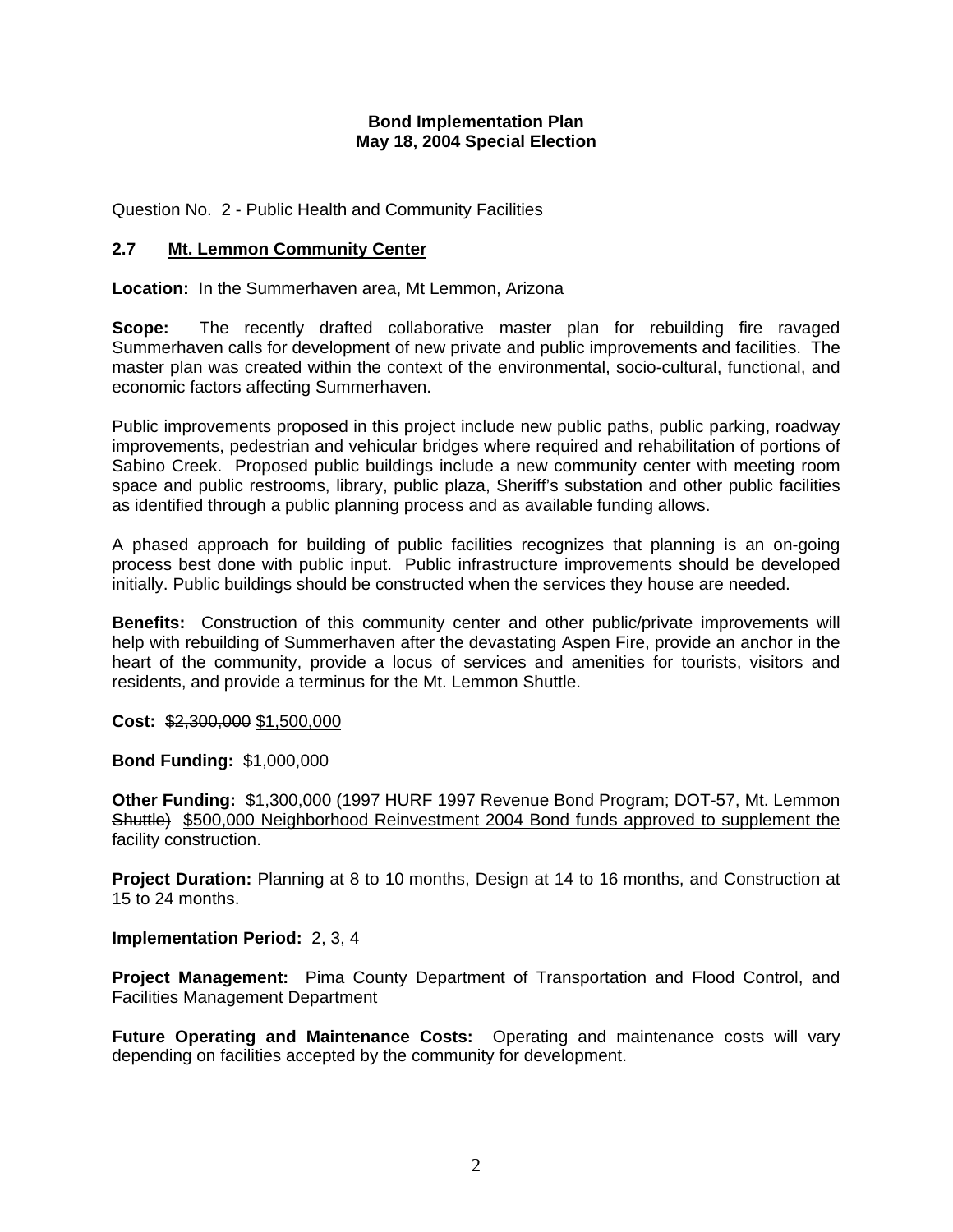# Question No. 3 - Public Safety and Justice Facilities

# **3.1 Pima County Regional Public Safety Communications Network**

## **Location:** Countywide

**Scope:** Design, procurement and deployment of a regional public safety voice and data communications network to serve twenty fire districts, eleven police agencies, and the Pima County Office of Emergency Management and Homeland Security. Collectively these entities are responsible for providing public safety and emergency management services to the Pima County populace, and most specifically to their individual jurisdictions. The list of agencies to be served by the regional public safety communications network is presented below:

## **Fire Departments**

- 1. Ajo/Gibson Volunteer Fire 11. Northwest Fire District<br>2. Arivaca Volunteer Fire 12. Pascua Pueblo Fire
- 2. Arivaca Volunteer Fire
- 
- 4. Corona de Tucson Fire District 14. Rincon Valley Fire District
- 5. Drexel Heights Fire District 15. South Tucson Fire
- 6. Elephant Head Volunteer Fire 16. Three Points Fire District
- 7. Golder Ranch Fire District 17. Tohono O'odham Fire
- 
- 9. Helmet Peak Fire District 19. Tucson Fire
- 10. Mt. Lemmon Fire District 20. Why Fire District

# Police Agencies

- 
- 
- 3. Pascua Yaqui Police Department 9. Tucson Airport Authority Police
- 4. Pima College Department of Public Safety 10. Tucson Police Department
- 5. Pima County Sheriff's Department 11. University Police Department
- 
- 
- 
- 3. Avra Valley Fire District 13. Picture Rocks Fire District
	-
	-
	-
	-
- 8. Green Valley Fire District 18. Tucson Airport Authority Fire
	-
	-
- 1. Marana Police Department 7. South Tucson Police Department
- 2. Oro Valley Police Department 8. Tohono O'odham Tribal Police
	-
	-
	-
- 6. Sahuarita Police Department 12. Pima County Office of Emergency
	- Management & Homeland Security

# **General Scope/Description**

The new system will provide the most modern, state-of-the art and widespread on-street coverage for the majority of Pima County first responders and will be scalable so that additional users, features and capacity can be added to the system as needs and resources dictate.

This proposal will deploy a digital 800MHz trunked radio system operated throughout Pima County. This will allow Pima County to reuse and split frequencies already licensed to the County and other partners to serve more needs. Use of a trunked system with a simulcast subset will assure the most efficient use of resources.

The proposed system is inclusive of high performance data communications. Police and fire agencies utilize mobile data technology to provide their first responders with information that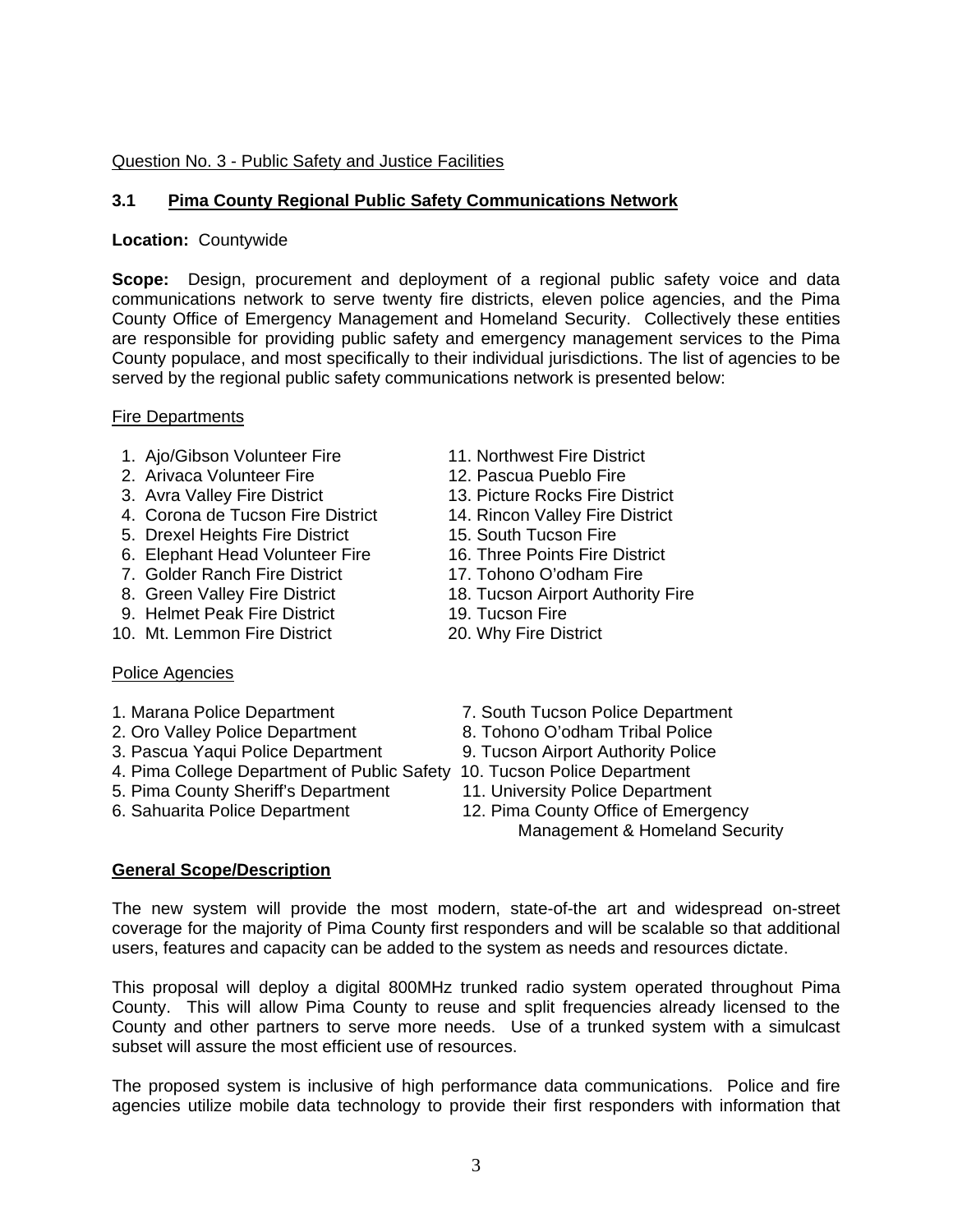can help them to successfully manage incidents. Police officers require computer aided dispatch and intelligence information, while firefighters are aided by information about facilities, hazardous materials inventories and location maps.

Global positioning satellite technology is also proposed. GPS transmitters in mobile radios will send the coordinates of vehicles to a mapping application so that agencies can immediately identify, locate and manage personnel resources. This will improve both public and first responder safety.

The system will also allow for "interoperability," which means first responders from different agencies can talk directly, in real-time to each other, to better coordinate their actions and emergency response actions.

# 1. Regional Communications Center and Homeland Security Emergency Operations Center

An approximately 50,000 square foot facility, proposed to be located at 2399 East Ajo Way, in Tucson will be constructed. The Communications Center would allow for co-location of the dispatch functions of the Pima County Sheriff, Tucson Police Department, and Tucson Fire Department.

## 2. 9–1-1 Telecommunications Equipment

Upgrade and replace telephone equipment infrastructure; 9-1-1 telecommunications infrastructure; all telephone switching equipment related to the new county/city communication center and Emergency Operations Center (EOC); and Public Safety Answering Point (PSAP) equipment.

## 3. Automatic Vehicle Location

Global positioning satellite tracking technology is also proposed. GPS transmitters in mobile radios will send the coordinates of vehicles to a mapping application so that agencies can immediately identify, locate and manage their personnel resources. This will improve both public and first responder safety.

## 4. Tucson Fire Department Basic-In-Building Coverage

The City of Tucson, with a service population nearing 500,000, and with the existence of multistory and complex structures requires that the on-street radio coverage be enhanced to a level that would accommodate basic in-building coverage. Antenna sites are to be determined. Reuse of existing sites in the City of Tucson and Pima County are recommended. On-street coverage will be enhanced by adding and supplementing existing sites in the City of Tucson service area.

## **General Implementation Principles**

A. Governance Structure - Bond investments will be guided by multi-jurisdiction police and fire management consultation and cooperation committees to maximize effectiveness and hence public safety. To achieve this multi-jurisdictional cooperation, three committees will be formed: an Executive Management Committee, a User Committee, and a Technical Committee. An Executive Management Committee, Sheriff serving as chair, shall be formed to manage all decisions related to Program implementation. The Executive Management Committee shall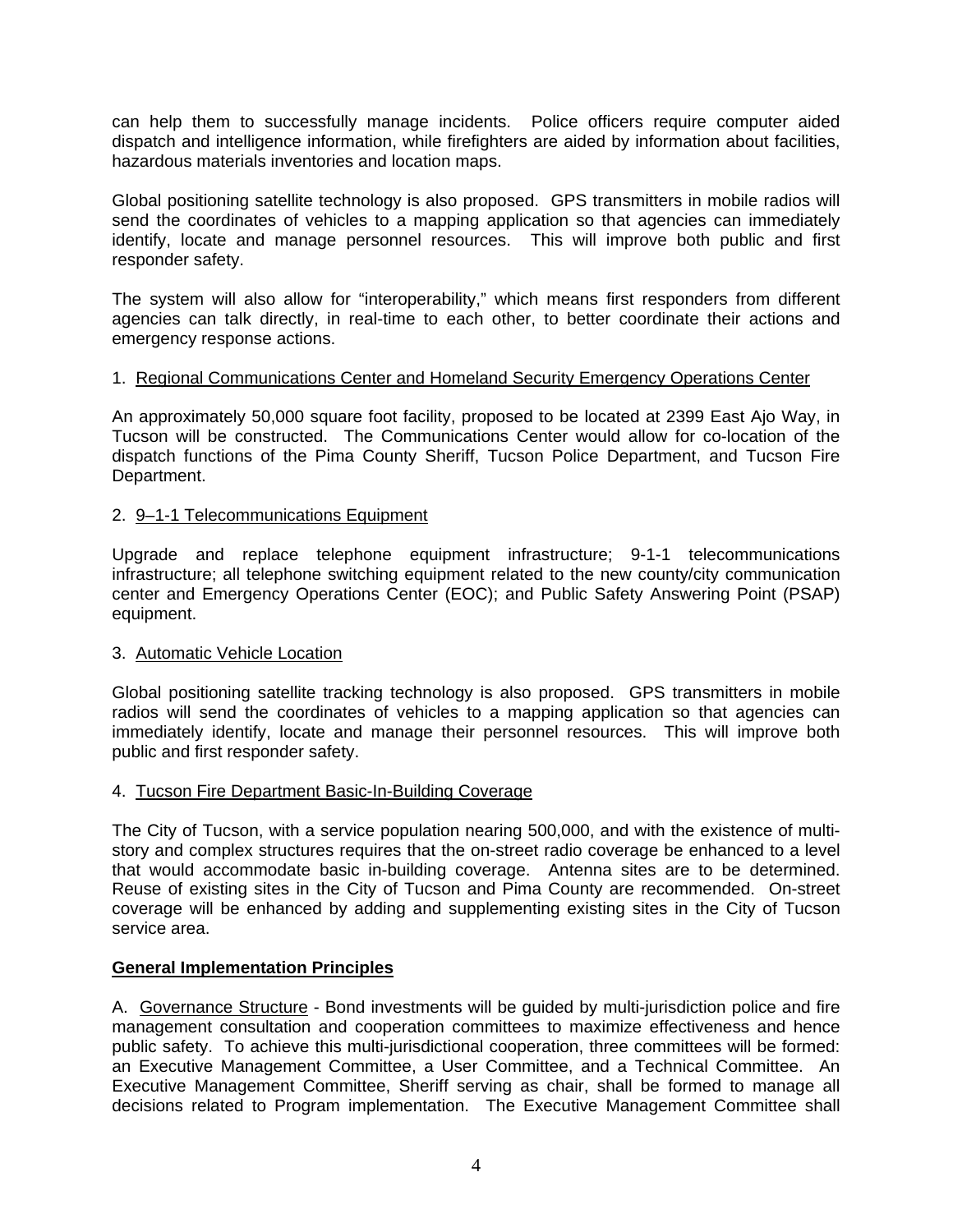consist of the Sheriff, representatives from the four largest law enforcement entities in the County, the three largest fire agencies, and the Pima County Department of Emergency Management and Homeland Security. This nine-member Executive Management Committee will be responsible for implementation of the public safety communications program funded by bonds. A User Committee will be formed to be advisory to the Executive Management Committee, made up of representatives of all police and fire agencies in Pima County and participating federal and state agencies. The Executive Management Committee shall also appoint a Technical Committee to develop all necessary technical analyses in support of radio system development. The Executive Management Committee will make all recommendations for bond fund expenditures to the Board of Supervisors.

B. Minimum Planning and Performance Standards - Before bonds are sold for any purposes other than preliminary engineering and planning, the committee will develop a detailed report on: 1) system performance specifications that will provide assurances that the communications system will comply with all actual and pending national standards for such systems; 2) a detailed operation and maintenance plan that details how a single, unified, regional public safety communications system will be created and operated; and 3) all public safety agencies in Pima County, including tribal agencies, will execute intergovernmental agreements in which they commit to participate in the system as well as use communications equipment in a manner consistent with the technical specifications and management for a unified regional system, and to not operate any other communications systems that will deter from or otherwise impede the operation of the unified, regional system; and to not unilaterally withdraw from the unified, regional system without adequate written notice to all other parties to the agreement.

C. Bond Funding Limited - The \$92 million of bonds authorized is the minimum expenditure for the proposed regional public safety communications system. The participating public safety agencies will commit to an aggressive and continuing effort to obtain federal and state grants for this purpose. Any state or federal grant obtained that are in excess of the \$13 million in other funding needed would be subtracted from the amount of bonds sold and hence, local public debt necessary to accomplish this program. It is estimated that another \$13 million or more is needed to develop the minimum desired system.

D. Service Life - The systems and equipment purchased must have a physical service life of at least 20 years and will be compatible to the maximum extent practical with evolving technological innovations that can be reasonably foreseen.

E. Cooperation with State and Federal Agencies - State and federal agencies, as well as surrounding southern Arizona counties, will also be invited to participate in the User Committee in development of a regional system such that the system can easily accommodate federal and state investments for this purpose.

F. Homeland Security - Development of the public safety communications system will also cooperate to the maximum extent possible with the efforts of the Federal government to increase Homeland Security.

# **Component Cost Estimates:**

The following cost components are presently estimated for the system.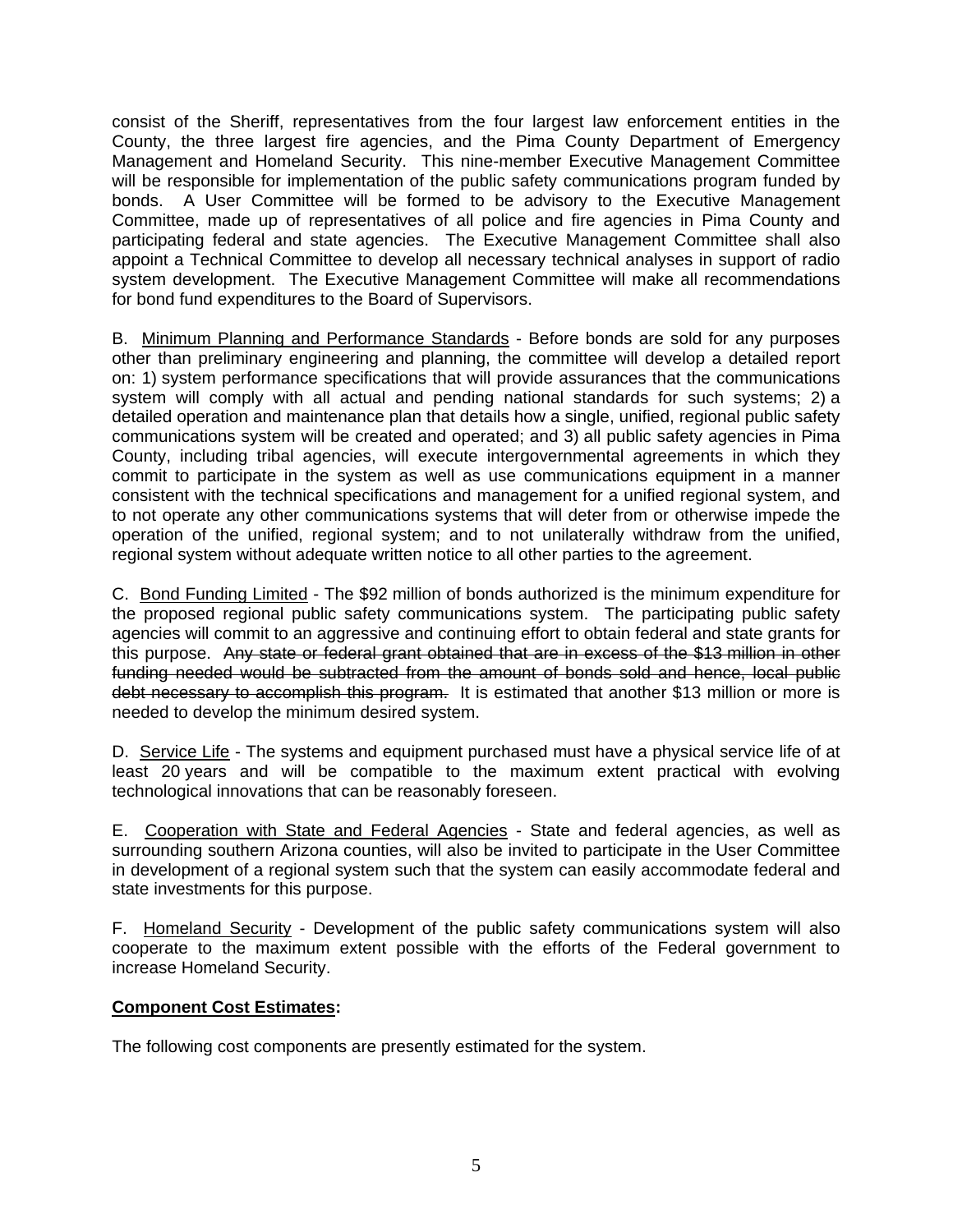| Component                                                                   | <b>Estimated Costs</b> |
|-----------------------------------------------------------------------------|------------------------|
| 1. Engineering Design                                                       | \$<br>1,000,000        |
| 2. Voice and Data Communications Network                                    |                        |
| Radio Network Infrastructure                                                | 22,900,000             |
| 9 existing radio transmitter sites requiring transmitters, microwave        |                        |
| radio links, shelters, power, tower modifications & storage facilities      |                        |
| 3 proposed radio transmitter sites requiring transmitter, microwave         |                        |
| radio links, towers, structures, shelters, power, storage facilities, civil |                        |
| work & studies                                                              |                        |
| High performance data infrastructure                                        | 2,250,000              |
| High performance mobile modems                                              | 3,897,600              |
| <b>Subscriber Equipment</b>                                                 | 23,985,582             |
| 1,476 public safety mobile radios                                           |                        |
| 3,523 public safety portable radios                                         |                        |
| 140 consollette control stations                                            |                        |
| 3. Regional Communications Center and Homeland Security EOC                 | 17,747,500             |
| 4.9-1-1 Telecommunications Equipment                                        | 3,400,000              |
| 5. Automatic Vehicle Location                                               | 5,392,000              |
| 6. City of Tucson Fire Department In-Building Coverage                      | 24,286,253             |
| Total                                                                       | \$104,858,935          |

**Bond Funding:** \$92,000,000

**Other Funding:** \$13,000,000 - Federal and state funding should be available to cover this other funding from a variety of sources. The County started working with the Arizona and Pima County Congressional delegation in January 2004 on securing this additional funding, as well as initiating cooperative discussions with the Federal Department of Homeland Security.

**Implementation Period:** 1, 2, 3, 4, 5, 6. Funding will first be provided for necessary master system implementation study as identified in the Implementation Process section of this ordinance. This will allow a number of options to be examined for short-term financing to possibly purchase systems ahead of bond revenue cash flow.

# **Implementation Process:**

Implementation of this program requires further detailed study and analysis. Prior to incurring major expenses, a master system implementation study will be conducted that provides: a) a radio system needs assessment, b) a technical study that identifies improvements necessary, c) a request for proposals to procure the system, hardware and equipment necessary to meet the performance parameters agreed upon, d) a strategy and detailed plan to obtain and develop additional funding to complete the improvements necessary that are not funded with bond funding, e) an assessment of vendors that are federally pre-qualified to provide wireless communication systems for public safety and homeland security, as well as an analysis of the cost-effectiveness of using pre-approved and authorized federal procurement processes to acquire the desired systems and equipment, and f) development of cost recovery formulas and charges to pay for system operating, maintenance and replacement costs. Results of this study will be used to plan the expenditures of bonds to meet the desired results of this bond program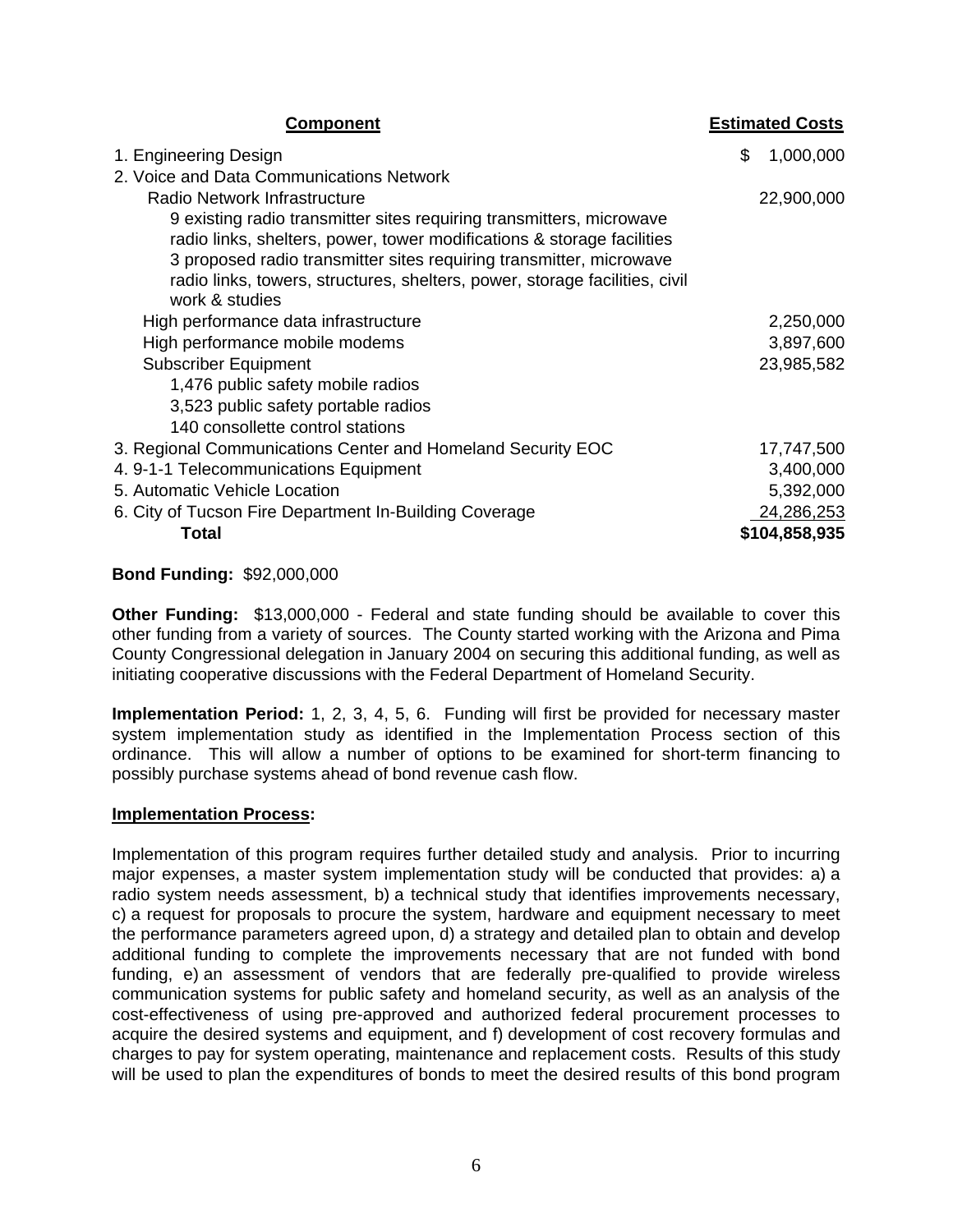to develop and implement a regional public safety communications system that meets public safety agency requirements and those related to homeland security needs.

# **Benefits:**

Pima County taxpayers fund twenty fire districts, eleven police agencies and the Pima County Office of Emergency Management and Homeland Security. Collectively these entities are responsible for providing public safety and emergency management services to the Pima County populace, and most specifically to their individual jurisdictions.

Their independently developed communications systems hinder interagency communications and compromise public safety. Systems deployed to meet the needs of individual jurisdictions are overlaid by even larger systems providing overlapping coverage within the same geographic area.

The cities or towns of Oro Valley, South Tucson, Tucson, Marana, Pima County, and some of the fire districts operate their own communications systems. Other smaller jurisdictions have made arrangements to share a neighboring system to meet their needs. These individual systems utilize proprietary equipment and operate in disparate frequency bands making effective interoperability very difficult.

Thirty-one local and state agencies have cooperatively deployed a radio gateway that rebroadcasts transmissions from one system to others on dissimilar frequencies from a radio site in the Tucson Mountains. This provides limited coverage, only one channel on which to interoperate, and communications delays. Because of its limitations, this system has rarely been put into service. When a catastrophic event occurs, multiple channels and widespread coverage are required to coordinate public safety activities. Today this level of resource is not available.

Public safety first responders rely on many tools to provide quality policing and fire services. None is more important for their safety and efficiency than their ability to communicate on demand, in real time with a reliable communications system. The primary concern of public safety agencies is the safety and protection of the citizens of Pima County. When catastrophic events occur, first responders are challenged to perform lifesaving tasks and to minimize property damage. The greater the crisis, the more public safety agencies need an efficient, coordinated response. To aid the public quickly and effectively by functioning as a team, these responders need realtime communications with each other. And because emergencies rarely respect geographical and political boundaries, public safety agencies of other communities also regularly respond. The terrorist attacks of September 11, 2001 serve to reinforce the need for interoperable, reliable communications for public safety workers.

In summary, it is the first time in history that there is a convergence of need at a time when technology is prepared to meet that need. A regional communications system will create an opportunity for agencies to work closely together for a common goal. It will provide effective interoperable voice communications to public safety workers so that they may provide improved services. It will eliminate duplication of effort and eliminate increased costs to taxpayers. It will provide all public safety workers with a communications network that will improve their safety and access to resources. It will dramatically improve the safety of all citizens in Pima County.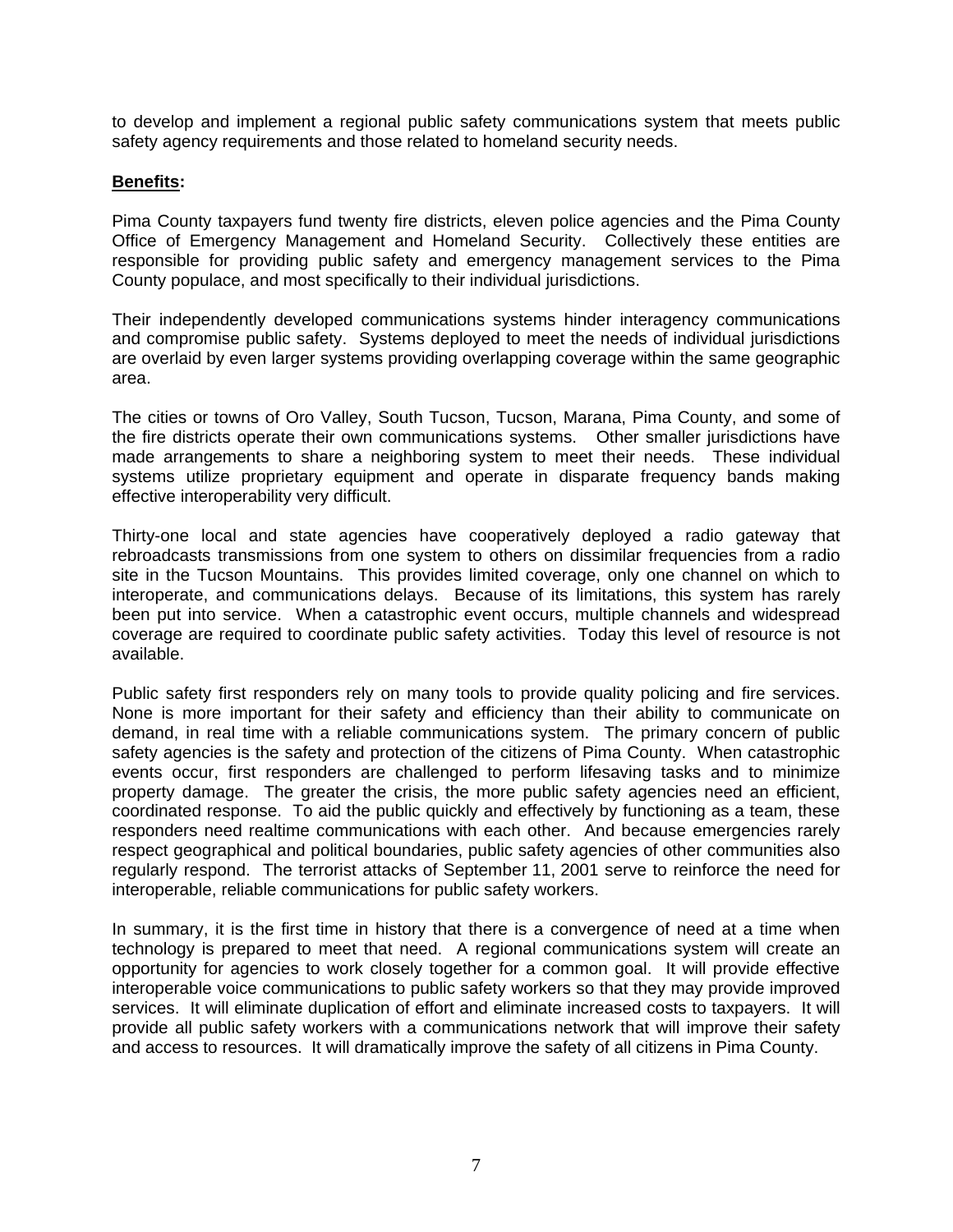## Question No. 4 - Parks and Recreational Facilities

## **4.46 Wilmot Branch Library Replacement or Relocation**

**Location:** The area bordered by Craycroft, Speedway, Kolb and Broadway; within the City of Tucson.

**Scope:** Design and construct a 35,000 square foot replacement for renovations of the existing 19,000 square foot library. The new library renovations will be built either on the existing site at 530 North Wilmot or relocated on a 4 to 6 acre parcel maximize efficient use of existing space. Design and construct, as determined necessary, an addition to the existing library of up to 6,000 square feet. The building will house a an expanded 140,000 volume book collection, state-ofthe-art technology, information computer commons lab, large meeting room(s) and small study rooms, and will include a parking lot or parking garage a self-directed service check out. Library operations will be conducted from a temporary facility during renovation and construction.

**Benefits:** The current library was constructed in 1965 and is considered by many to be a seminal work by the renowned modernist architect Nicolas Sakellar. is less than half the size needed to serve the current population. A new facility will allow A design charette was conducted to determine the most cost-effective and efficient means of retaining the existing building and providing library services in the neighborhood. The charette proved that the existing space could be redesigned and modified to enhance efficiency and minimize the need for new construction. installation of new information technology, rather than costly remodeling and retrofitting. Sufficient space for books, computers, individual or group study and community meetings is necessary to The remodeling and addition will enhance the Pima County Public Library's mission of supporting education, literacy, and lifelong learning throughout Pima County. This library serves customers from all of Pima County and will be the largest branch in the Tucson-Pima Public Library.

**Cost:** \$10,185,000 \$7,000,000, with Planning/Design being \$730,000, Land Acquisition being \$400,000, Construction being \$4,725,000, Books being \$2,500,000, and Other being \$1,830,000. This amount will include design and construction of remodel and any addition, the expansion and enhancement of the existing collection and rent payments for a temporary facility.

# **Bond Funding:** \$7,000,000

**Other Funding:** \$3,185,000 - The Pima County Bond Advisory Committee reduced their recommendation for bond funding for the Wilmot Library from \$10,185,000 to \$7,000,000. The Committee assumed that sale the residual value of the City's current assets in the Wilmot Library would yield \$3.2 million that could be invested into this project. Another source of other funding could be an investment of Pima County Library District revenues. If additional funding cannot be realized, either the project will need to be re-scoped to fit available bond funding or completed in phases, as additional funding becomes available. These are issues that both jurisdictions will mutually decide. None.

**Project Duration:** Land Acquisition at 18 to 36 months, Planning/Design at 24 to 36 months and Construction at 12 to 24 months will begin in 2007 and be completed by the end of 2009.

## **Implementation Period:** 2, 3, 4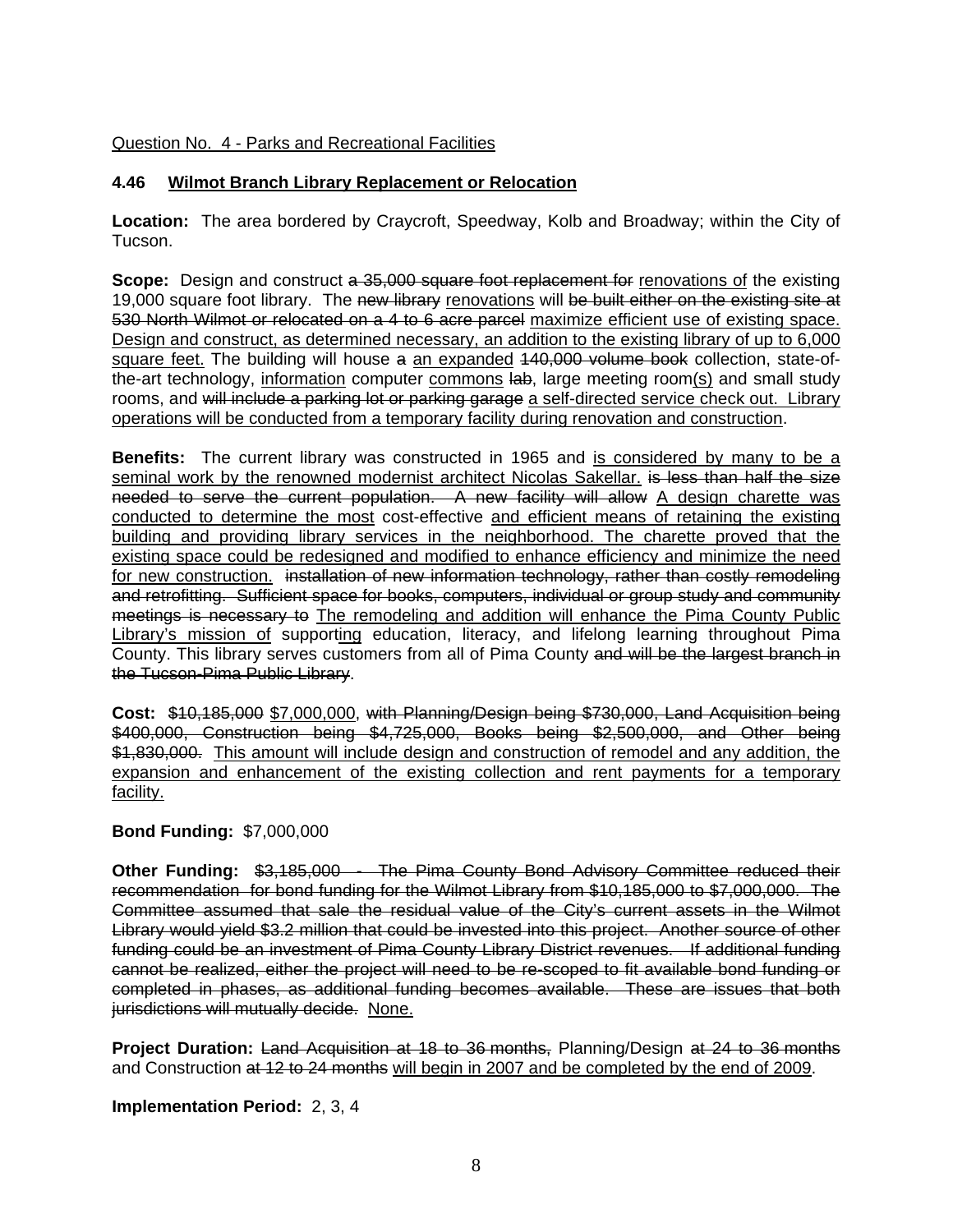**Project Management:** The project will be managed by the Library Department, City of Tucson, pursuant to an intergovernmental agreement between Pima County and the City of Tucson Pima County Facilities Management.

Future Operating and Maintenance Costs: Tueson-Pima County Library District, a library district established pursuant to the laws of the State of Arizona, is the operatores of libraries throughout Tucson and unincorporated Pima County and will operate this completed project in most incorporated cities and towns in the County. Based on an intergovernmental agreement with the City of Tucson, Tthe building will be owned by the City of Tucson. The library will cost an additional \$1,500,000 annually to operate. Pima County and the City of Tucson will be jointly responsible for these costs; funding will come from the Library District tax and the City's operating budget conveyed by the City to the library district. No additional.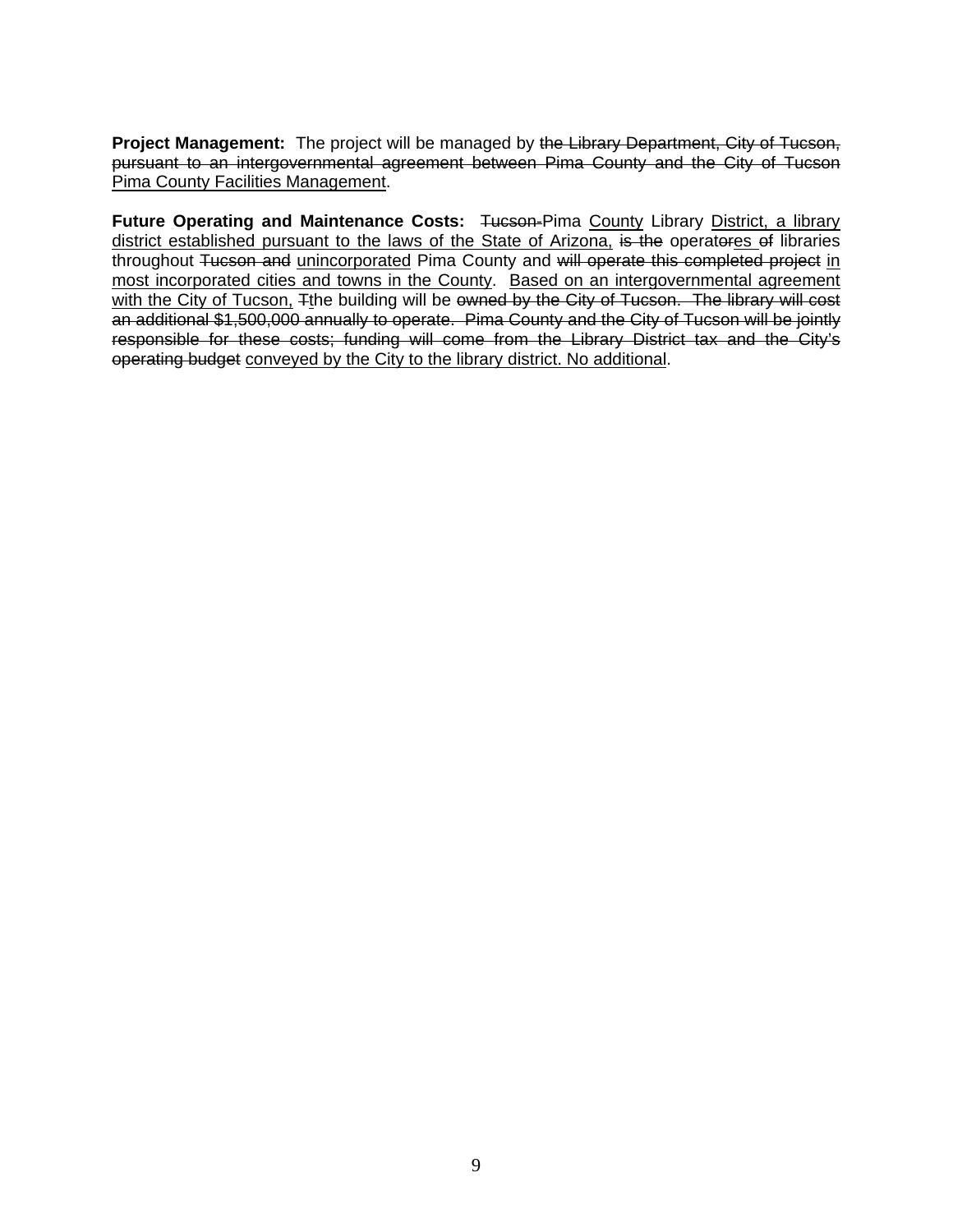**AS AMENDED by the Board of Supervisors of Pima County, Arizona, this the\_\_\_\_ day of \_\_\_\_\_\_\_, 2007.** 

 $\overline{a}$ 

Chairman, Pima County Board of Supervisors Attest: **Reviewed by: Reviewed by:** 

 $\overline{a}$ Clerk, Pima County Board of Supervisors Pima County Administrator

Approved as to Form:

 $\overline{a}$ Civil Deputy County Attorney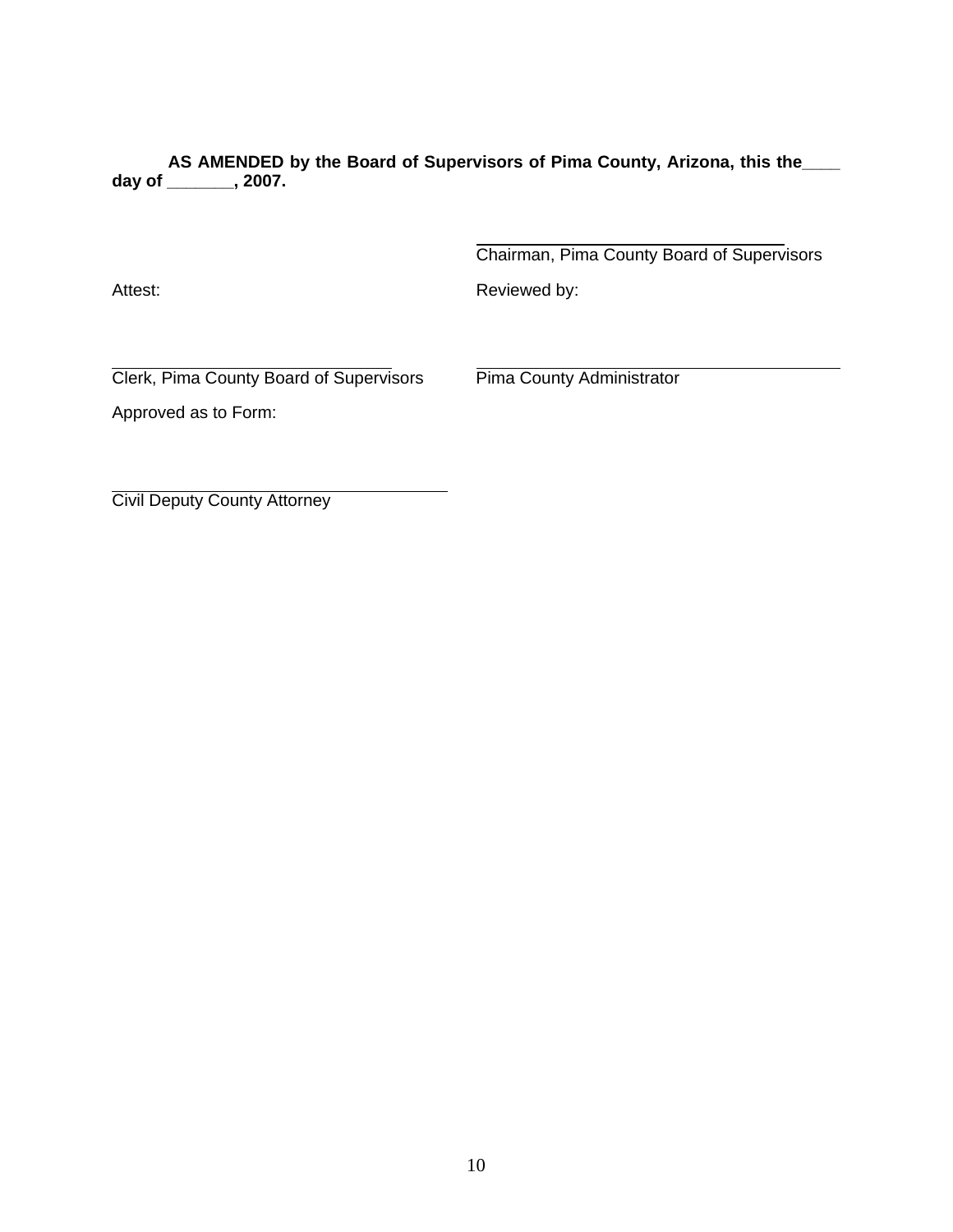#### **ORDINANCE NUMBER 2007-**

**AN ORDINANCE OF THE BOARD OF SUPERVISORS OF PIMA COUNTY ARIZONA RELATING TO GENERAL OBLIGATION AND SEWER REVENUE BOND PROJECTS AMENDING ORDINANCE NUMBER 1997-35 BOND IMPLEMENTATION PLAN, MAY 20, 1997 SPECIAL ELECTION (AS AMENDED SEPTEMBER 22, 1998 BY ORDINANCE NUMBER 1998-58; AUGUST 20, 2001 BY ORDINANCE NUMBER 2001-111; MARCH 9, 2004 BY ORDINANCE NUMBER 2004- 15; OCTOBER 11, 2005 BY ORDINANCE NUMBER 2005-91 AND APRIL 4, 2006 BY ORDINANCE NUMBER 2006-19; OCTOBER 17, 2006 BY ORDINANCE NUMBER 2006-82). THE PURPOSE OF THE ORDINANCE IS TO REALLOCATE BOND FUNDS, AMEND THE SCOPE OF CERTAIN PROJECTS, AMEND IMPLEMENTATION PERIODS FOR CERTAIN BOND PROJECTS, AND AUTHORIZE THE USE OF ADDITIONAL OTHER FUNDS TO FINANCE CERTAIN PROJECTS.** 

**WHEREAS**, The Board of Supervisors adopted Chapter 3.06 of the Pima County Code titled "Bonding Disclosure, Accountability and Implementation"; and,

**WHEREAS**, in compliance with Chapter 3.06, the Board of Supervisors adopted Ordinance Number 1997-35, the "Bond Implementation Plan, May 20, 1997 Special Election"; and,

**WHEREAS**, the Board of Supervisors, on September 22, 1998 enacted Ordinance No. 1998-58 and on August 20, 2001 enacted Ordinance Number 2001-111 and on March 9, 2004 enacted Ordinance Number 2004-14 and on October 11, 2005 enacted Ordinance Number 2005-91 and on April 4, 2006 enacted Ordinance Number 2006-19 and on October 17, 2006 enacted Ordinance Number 2006-82 amending Ordinance No. 1997-35 in compliance with provisions of Chapter 3.06; and,

**WHEREAS**, the Board of Supervisors desires to amend Ordinance Number 1997-35 (as amended by Ordinance No. 1998-58, Ordinance No. 2001- 111, Ordinance No. 2004-15, Ordinance No. 2005-91 and Ordinance No. 2006- 19, Ordinance No. 2006-82) in compliance with provisions of Chapter 3.06:

**IT IS HEREBY ORDAINED by the Board of Supervisors of Pima County, Arizona:**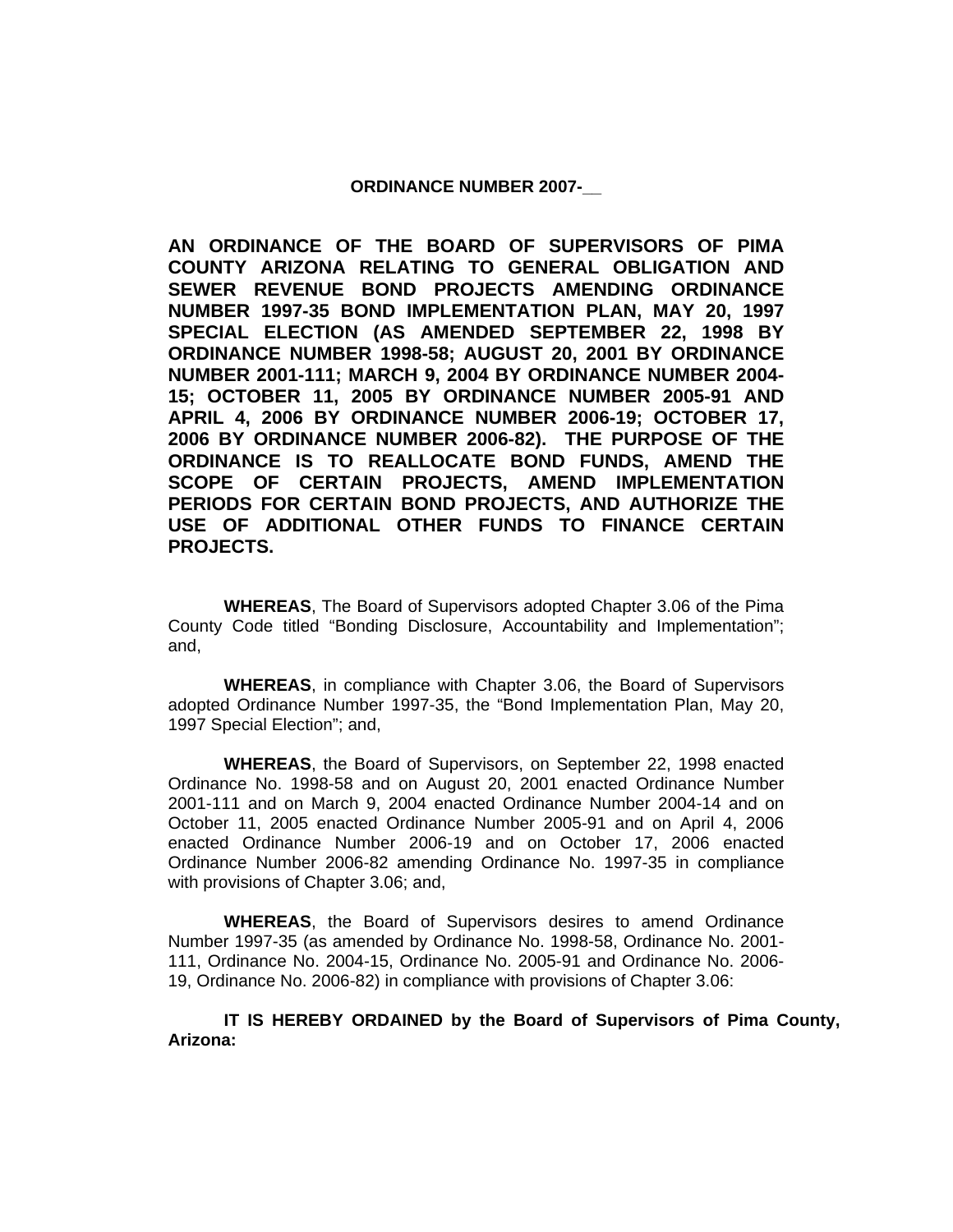## **Bond Improvement Plan May 20, 1997 Special Election**

# **C. Question No. 3 - Parks**

| 1) Project                           | P-1 -- Miscellaneous Park System Renovations                                                                                                                                                                                                |
|--------------------------------------|---------------------------------------------------------------------------------------------------------------------------------------------------------------------------------------------------------------------------------------------|
| Location:                            | Twenty-seven park sites (see list)                                                                                                                                                                                                          |
| Bond Funding:                        | \$1,456,400 \$1,845,571                                                                                                                                                                                                                     |
| Scope:                               | Minor renovations and upgrades to existing parks and recreational<br>facilities, including replacement and upgrades of playgrounds and tot                                                                                                  |
|                                      | lots, renovations of rest room facilities, construction or upgrades to<br>parking lots and sidewalks, upgrades to sports facilities, construction of<br>ramadas, drinking fountains and picnic tables, and upgrades to lighting.            |
| Benefit:                             | The projects generally serve the purpose of making existing parks and<br>recreational facilities more accessible, user friendly, and safer, for the<br>general user and in compliance with the Americans with Disabilities Act<br>mandates. |
| Other Funding:                       | \$0 \$100,000 (Tohono O'Odham Nation Grant)                                                                                                                                                                                                 |
| Implementation Period: 1, 2, 3, 4, 5 |                                                                                                                                                                                                                                             |
| Future Operating &                   |                                                                                                                                                                                                                                             |
| <b>Maintenance Costs:</b>            | Minimal additional costs since existing parks are being improved.                                                                                                                                                                           |

Specific Project Locations:

Casas Adobes Neighborhood Park: 6262 North Oracle Jaynes Station Road Coronado Middle School Park: 4300 East Wilds Road Denny Dunn Neighborhood Park: 4400 West Massingale Road Meadowbrook Neighborhood Park: 2635 West Sandbrook Lane Richardson Neighborhood Park 3500 West Green Tree Drive

Sunset Pointe Neighborhood Park: Starr Grass Drive & Cortero Farms Road Wildwood Neighborhood Park: 6201 North Parsley Road Arthur Pack Regional Park: 9101 North Thornydale Road Thomas Jay Regional Park: 6465 South Craycroft Road Sam Lena District Park: 3400 South Country Club Road Acuña-los Niños Neighborhood Park: 5432 Bryant Avenue McDonald District Park: 4100 North Harrison Road Winston Reynolds-Manzanita District Park: 5200 South Westover Road Ajo Regional Park: North Ajo Well Road 1, Ajo, Arizona E. S. "Bud" Walker Neighborhood Park: 290 Fifth Street, Ajo, Arizona Gibson Neighborhood Park: 1330 West Childs Road, Ajo, Arizona Palo Verde Neighborhood Park: Ajo Well Road, Ajo, Arizona Anamax Neighborhood Park: 17501 Camino De Las Quintas

Curtis Park 2110 W. Curtis Road Parks Ballfield Dugout Roof Renovations: Three Points, Arthur Pack, Winston Reynolds-Manzanita, McDonald, Littletown, Sam Lena, Anamax Parks Santo Tomas, Arizona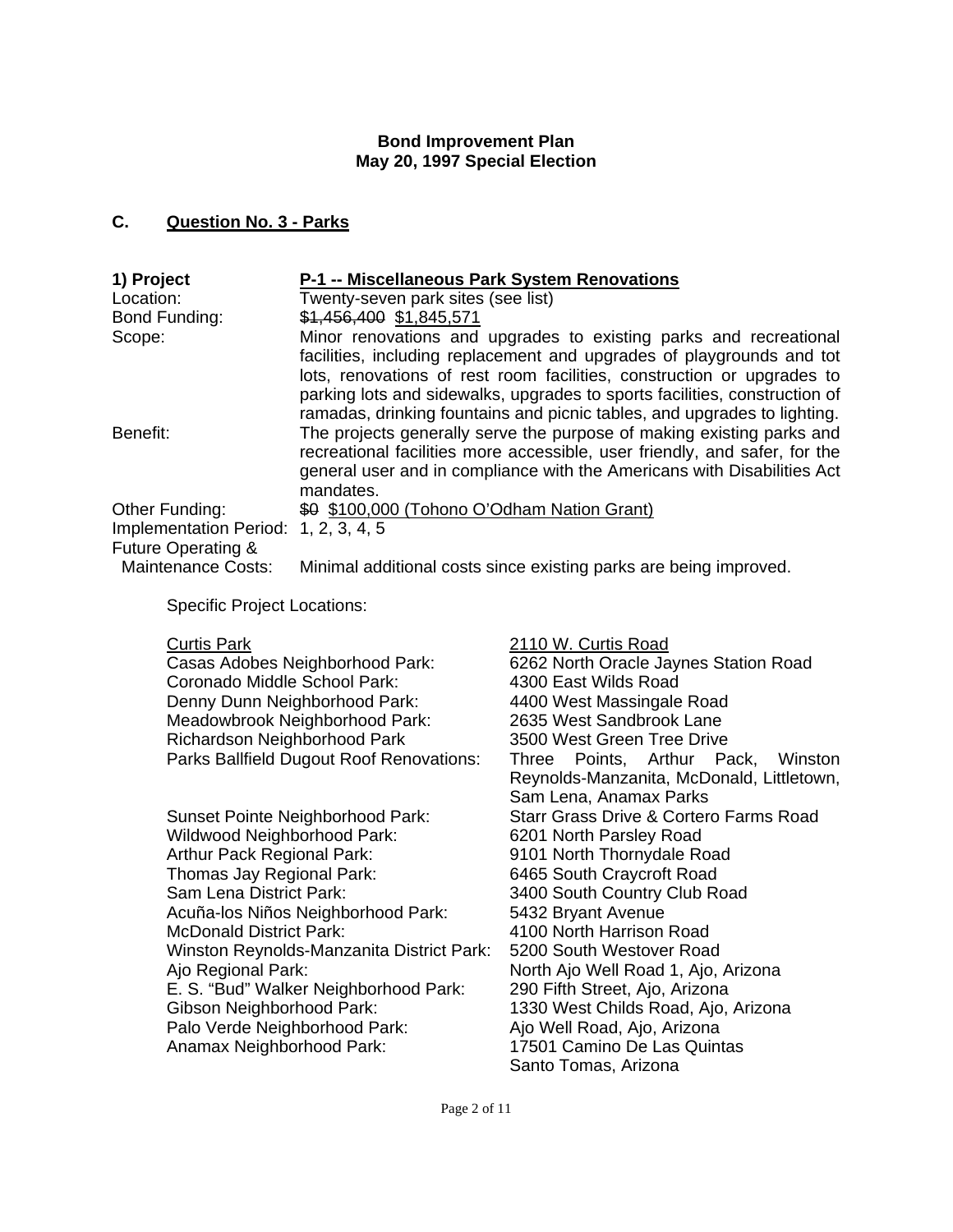| Cardinal Neighborhood Park:          | 6925 South Cardinal Avenue              |
|--------------------------------------|-----------------------------------------|
| Lawrence District Park:              | 6855 South Mark Road                    |
| Mission Ridge Neighborhood Park:     | 3300 West Tucker Road                   |
| <b>Sahuarita District Park:</b>      | 15500 South Country Club Road           |
|                                      | Sahuarita, Arizona                      |
| Kay Stupy-Sopori Neighborhood Park:  | 6001 West Arivaca Road, Sopori, Arizona |
| Three Points Veterans Memorial Park: | 10211 South Sasabe Road                 |
|                                      | Three Points, Arizona                   |
| Vesey Neighborhood Park:             | 5005 South Butts Road                   |
| <b>Ted Walker District Park</b>      | 6775 North Casa Grande Highway          |
|                                      |                                         |
|                                      |                                         |

| 43) Project                 | P-43 -- Roadrunner School/Community Park                                                                                                                                                                                           |  |  |  |  |  |
|-----------------------------|------------------------------------------------------------------------------------------------------------------------------------------------------------------------------------------------------------------------------------|--|--|--|--|--|
| Location:                   | 16651 Calle Carnella                                                                                                                                                                                                               |  |  |  |  |  |
| Bond Funding:               | \$200,000 \$0                                                                                                                                                                                                                      |  |  |  |  |  |
| Scope:                      | Work consists of development of a community neighborhood park of<br>new construction in association with existing school facilities, including<br>playground, turf area, picnic area, ramada, lighting, sidewalks, and<br>parking. |  |  |  |  |  |
| Benefit:                    | Recreational facilitation to the growing community in cooperation with<br>the school's existing recreation needs - community/school facility.                                                                                      |  |  |  |  |  |
| Other Funding:              | \$0 Project completed by Marana Unified School District                                                                                                                                                                            |  |  |  |  |  |
| Implementation Period: 3, 4 |                                                                                                                                                                                                                                    |  |  |  |  |  |
| Future Operating &          |                                                                                                                                                                                                                                    |  |  |  |  |  |
| <b>Maintenance Costs:</b>   | \$12,000                                                                                                                                                                                                                           |  |  |  |  |  |

# **D. Question No. 4 - Sonoran Desert Open Space and Historic Preservation**

| 1) Project    | SD-1 -- Tucson Mountain Park - General                                                                                                                                                                                                                                                                                                                                                                                   |                 |          |       |           |  |  |  |  |
|---------------|--------------------------------------------------------------------------------------------------------------------------------------------------------------------------------------------------------------------------------------------------------------------------------------------------------------------------------------------------------------------------------------------------------------------------|-----------------|----------|-------|-----------|--|--|--|--|
| Location:     | West                                                                                                                                                                                                                                                                                                                                                                                                                     |                 |          |       |           |  |  |  |  |
| Bond Funding: | \$5,682,301 \$6,054,902                                                                                                                                                                                                                                                                                                                                                                                                  |                 |          |       |           |  |  |  |  |
| Scope:        | Land acquisition of 600 or more acres. Land acquisition of four parcels<br>adjacent to Tucson Mountain Park on the east boundary. The areas<br>are Gates Pass, Twin Hills, 36th Street and Camp Cooper. The land<br>will connect areas of the park and protect the view shed. An alternate<br>acquisition is 100 acres of scenic gateway property along Gates Pass<br>Road.<br>Parcels within planning acquisition area: |                 |          |       |           |  |  |  |  |
|               | Parcel No.                                                                                                                                                                                                                                                                                                                                                                                                               | Section         | Township | Range | Zoning    |  |  |  |  |
|               | 212-04-003N                                                                                                                                                                                                                                                                                                                                                                                                              | $\overline{2}$  | 14 S     | 12E   | <b>SR</b> |  |  |  |  |
|               | 003E,003F                                                                                                                                                                                                                                                                                                                                                                                                                | $\overline{2}$  | 14 S     | 12E   | <b>SR</b> |  |  |  |  |
|               | 212-10-003                                                                                                                                                                                                                                                                                                                                                                                                               | 11              | 14 S     | 12E   | SR.       |  |  |  |  |
|               | 116-08-009,11,12                                                                                                                                                                                                                                                                                                                                                                                                         | $7^{\circ}$     | 14 S     | 13 E  | <b>SR</b> |  |  |  |  |
|               | 118-02-003A, B, 4                                                                                                                                                                                                                                                                                                                                                                                                        | 20              | 14S      | 13 E  | <b>SR</b> |  |  |  |  |
|               | 119-31-023B-F                                                                                                                                                                                                                                                                                                                                                                                                            | 29              | 14 S     | 13 E  | <b>SR</b> |  |  |  |  |
|               | Alternate                                                                                                                                                                                                                                                                                                                                                                                                                | 12 <sup>2</sup> | 14 S     | 12E   | <b>SR</b> |  |  |  |  |
|               | Las Lomas Ranch                                                                                                                                                                                                                                                                                                                                                                                                          | 6               | 14S      | 13E   |           |  |  |  |  |
|               | 212-01-002B                                                                                                                                                                                                                                                                                                                                                                                                              | 1               | 14S      | 12E   |           |  |  |  |  |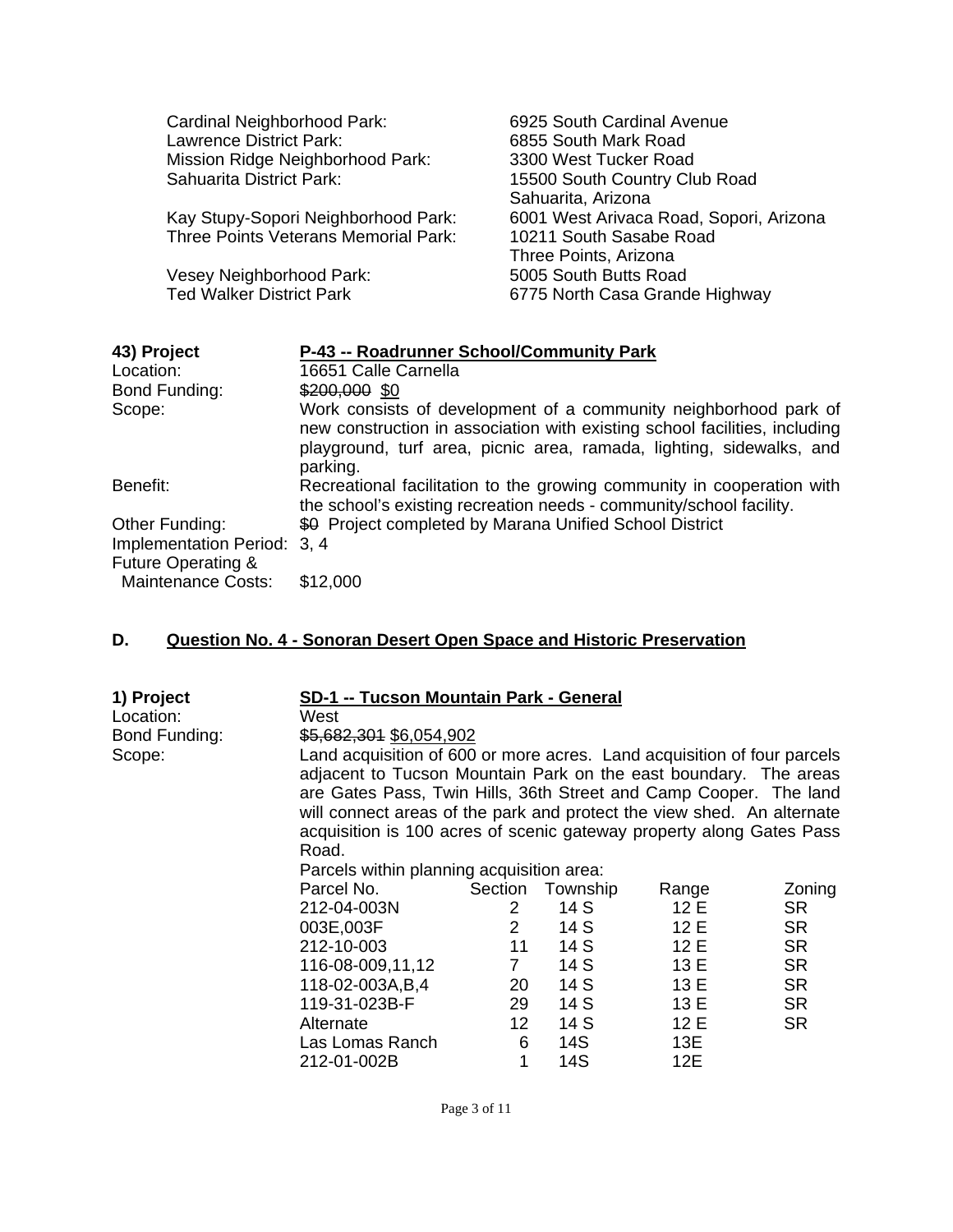|                                                                                                 | 212-11-015A<br>Saguaro Cliffs<br><b>Trails End Arizona Preserve Initiative</b>                                                                                                                                                                                                                                                                                                                                                              | 1<br>6                       | 14S<br>14S                                          | 12E<br>13E                   |                                                            |
|-------------------------------------------------------------------------------------------------|---------------------------------------------------------------------------------------------------------------------------------------------------------------------------------------------------------------------------------------------------------------------------------------------------------------------------------------------------------------------------------------------------------------------------------------------|------------------------------|-----------------------------------------------------|------------------------------|------------------------------------------------------------|
| Benefit:<br>Other Funding:                                                                      | Protection of the Sonoran Desert.<br>To be determined; General<br>Enhancement Funds; Growing Smarter Matching Funds; or other<br>sources to be determined.                                                                                                                                                                                                                                                                                  |                              | Fund; Starr Pass Environmental                      |                              |                                                            |
| Implementation Period: 2, 3, 4, 5<br><b>Future Operating &amp;</b><br><b>Maintenance Costs:</b> | Minimal                                                                                                                                                                                                                                                                                                                                                                                                                                     |                              |                                                     |                              |                                                            |
| 3) Project<br>Location:<br>Bond Funding:<br>Scope:                                              | <b>SD-3 -- Tucson Mountain Park - Robles Pass</b><br>West<br>\$6,251,083 \$5,985,989<br>Land acquisition - 400 or more acres to be acquired. Land acquisition<br>is south of Ajo Way and the southern boundary of Tucson Mountain<br>Park. The goal is to protect the upper slope and ridge-line, scenic<br>views at a gateway to Tucson and to preserve a sensitive wildlife<br>habitat area.<br>Parcels within planning acquisition area: |                              |                                                     |                              |                                                            |
|                                                                                                 | Parcel No.<br>119-34-001J<br>119-34-001K<br>119-35-187<br>119-35-188<br>Robles Pass Arizona Preserve Initiative                                                                                                                                                                                                                                                                                                                             | 32<br>32<br>33<br>33         | Section Township Range<br>14 S<br>14S<br>14S<br>14S | 13 E<br>13 E<br>13 E<br>13 E | Zoning<br><b>SR</b><br><b>SR</b><br><b>SR</b><br><b>SR</b> |
| Benefit:<br>Other Funding:                                                                      | Protection of the Sonoran Desert.<br>General Fund; Starr Pass Environmental Enhancement Funds;<br>Growing Smarter Matching Funds; or other sources to be determined.                                                                                                                                                                                                                                                                        |                              |                                                     |                              |                                                            |
| Implementation Period: 2, 3<br><b>Future Operating &amp;</b><br><b>Maintenance Costs:</b>       | Minimal                                                                                                                                                                                                                                                                                                                                                                                                                                     |                              |                                                     |                              |                                                            |
| 4) Project<br>Location:<br>Bond Funding:                                                        | <u>SD-4 -- Tucson Mountain Park - Los Morteros</u><br>West<br>\$500,000 \$750,000                                                                                                                                                                                                                                                                                                                                                           |                              |                                                     |                              |                                                            |
| Scope:                                                                                          | Land acquisition - 125 acres to be acquired. Land acquisition is along<br>the northern end of the Tucson Mountains. The goal is to protect<br>scenic slopes and important archaeological and historic sites including<br>a major Hohokam village, an Anza expedition campsite and a<br>Butterfield Stage site.<br>Parcels within planning acquisition area:<br>Parcel No.<br>226-03-033A-H<br>221-02-002,3A,6C                              | Section Township<br>17<br>20 | Range<br>12S<br>12S                                 | 12 E Marana<br>12 E          | Zoning<br>C<br><b>SH</b>                                   |
| Benefit:<br>Other Funding:<br>Implementation Period: 2, 3, 4, 5                                 | Protection of the Sonoran Desert.<br>\$0                                                                                                                                                                                                                                                                                                                                                                                                    |                              |                                                     |                              |                                                            |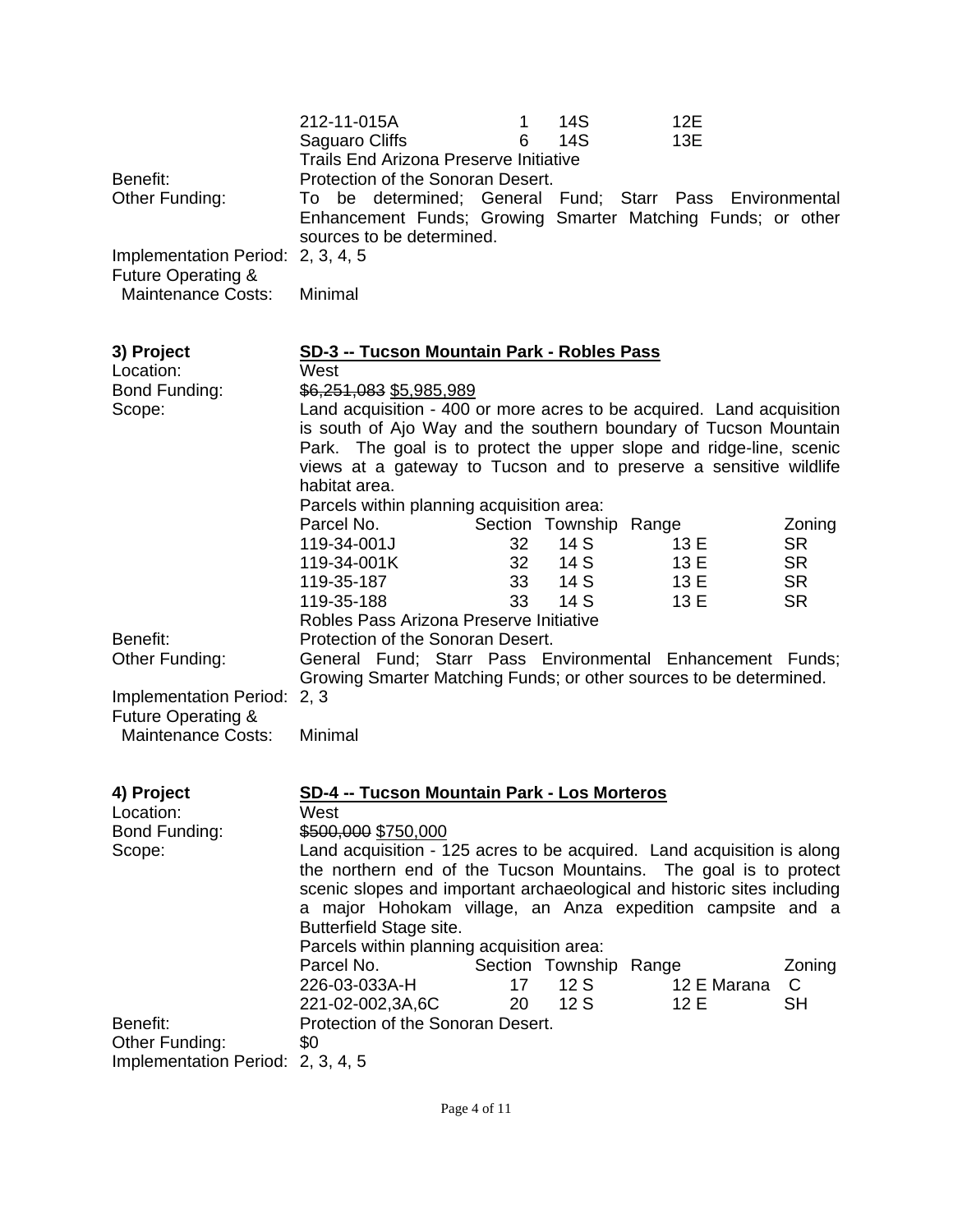Future Operating & Maintenance Costs: Minimal

| 5) Project<br>Location:                                                                                            | SD-5 -- Tortolita Mountain Park<br>Northwest                          |                |            |                |               |  |
|--------------------------------------------------------------------------------------------------------------------|-----------------------------------------------------------------------|----------------|------------|----------------|---------------|--|
| Bond Funding:<br>\$3,000,000 \$5,196,397<br>Land acquisition - 1000 or more acres to be acquired, plus road right- |                                                                       |                |            |                |               |  |
| Scope:                                                                                                             |                                                                       |                |            |                |               |  |
|                                                                                                                    | of-way. Land acquisition includes upper watersheds for Ruelas and     |                |            |                |               |  |
|                                                                                                                    | Wild Burro Canyons plus right-of-way access and expansion of natural  |                |            |                |               |  |
|                                                                                                                    | resource areas along the current eastern boundary of the park, and    |                |            |                |               |  |
|                                                                                                                    | conservation of a 9-acre parcel northwest of Arthur Pack Park.        |                |            |                |               |  |
|                                                                                                                    | Parcels within planning acquisition area:                             |                |            |                |               |  |
|                                                                                                                    | Parcel No.                                                            | Section        | Township   | Range          | Zoning        |  |
|                                                                                                                    | 219-01-001E                                                           | 3              | 11 S       | 13 E           | <b>RH</b>     |  |
|                                                                                                                    | 219-01-001F                                                           | 4              | 11 S       | 13 E           | <b>RH</b>     |  |
|                                                                                                                    | 219-01-001B                                                           | 5              | 11 S       | 13 E           | <b>RH</b>     |  |
|                                                                                                                    | 219-01-008D                                                           | 10             | 11 S       | 13 E           | <b>RH</b>     |  |
|                                                                                                                    | Parcel 36                                                             | 10S            | 12 E       |                | State lands   |  |
|                                                                                                                    | numbers not                                                           | 31             | 10S        | 13 E           | within Pinal  |  |
|                                                                                                                    | assigned                                                              | 32 (west 2)    | 10S        | 13 E<br>County |               |  |
|                                                                                                                    | 219-07-0010,                                                          |                |            |                |               |  |
|                                                                                                                    | 0020,0030                                                             | 17             | 11S        | 13E            |               |  |
|                                                                                                                    | Carpenter Ranch                                                       | 35             | <b>10S</b> | 12E            |               |  |
|                                                                                                                    | Arizona Preserve Initiative #1, Tortolita Mountain Park and Tortolita |                |            |                |               |  |
|                                                                                                                    | East Biological Corridor.                                             |                |            |                |               |  |
|                                                                                                                    | 216-30-019B                                                           | 13             | <b>12S</b> | 12E            | <b>SR</b>     |  |
|                                                                                                                    | 216-04-0200                                                           | 1              | <b>12S</b> | 12E            | <b>SR</b>     |  |
|                                                                                                                    | 216-24-0090                                                           | 12             | <b>12S</b> | 12E            | <b>Marana</b> |  |
|                                                                                                                    | 216-24-0070                                                           | 12             | <b>12S</b> | 12E            | <u>Marana</u> |  |
| Benefit:                                                                                                           | Protection of the Sonoran Desert.                                     |                |            |                |               |  |
| Other Funding:                                                                                                     | To be determined; Growing Smarter matching funds; or other sources    |                |            |                |               |  |
|                                                                                                                    | to be determined.                                                     |                |            |                |               |  |
| Implementation Period: 2, 3, 4, 5<br><b>Future Operating &amp;</b>                                                 |                                                                       |                |            |                |               |  |
| <b>Maintenance Costs:</b>                                                                                          | Minimal                                                               |                |            |                |               |  |
|                                                                                                                    |                                                                       |                |            |                |               |  |
| 6) Project                                                                                                         | SD-6 -- Tortolita Ironwood Forest                                     |                |            |                |               |  |
| Location:                                                                                                          | Northwest                                                             |                |            |                |               |  |
| Bond Funding:                                                                                                      | \$3,000,000 \$1,000                                                   |                |            |                |               |  |
| Scope:                                                                                                             | Land acquisition - 1,000 or more acres to be acquired.                |                |            |                | Land          |  |
|                                                                                                                    | acquisition to protect valued ironwood forest on the western planning |                |            |                |               |  |
|                                                                                                                    | boundary of the Tortolita Mountain Park Master Plan.                  |                |            |                |               |  |
|                                                                                                                    | Parcels within planning acquisition area:                             |                |            |                |               |  |
|                                                                                                                    | Parcel No.                                                            | Section        | Township   | Range          | Zoning        |  |
|                                                                                                                    | 217-04-001                                                            | 4              | 11 S       | 11 E           | <b>RH</b>     |  |
|                                                                                                                    | 217-05-001                                                            | 5              | 11 S       | 11 E           | <b>RH</b>     |  |
|                                                                                                                    | 217-06-001D                                                           | 6              | 11 S       | 11 E           | <b>RH</b>     |  |
|                                                                                                                    |                                                                       | $\overline{7}$ |            |                | <b>RH</b>     |  |
|                                                                                                                    | 217-07-001A,2                                                         |                | 11 S       | 11 E           |               |  |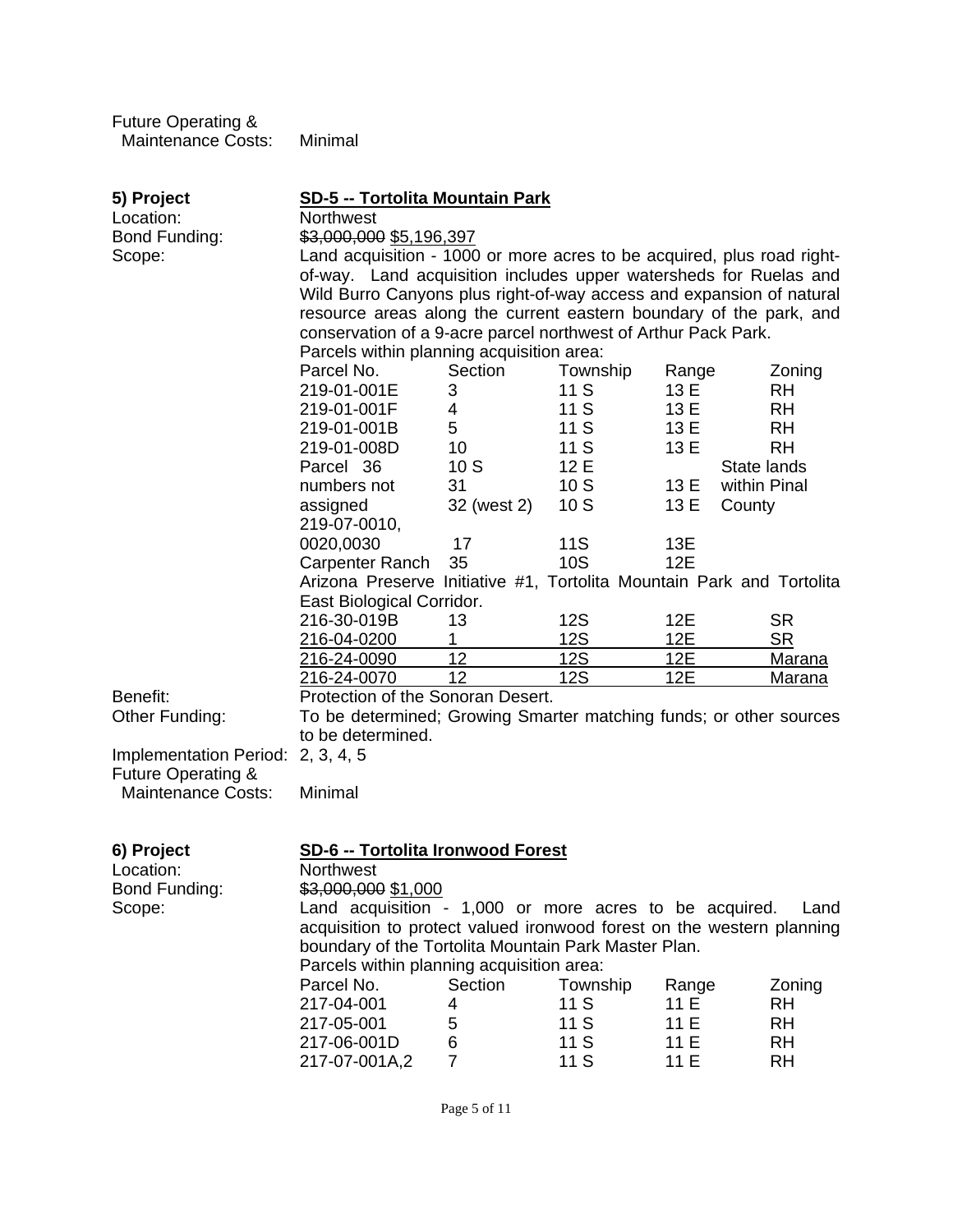| Benefit:<br>Other Funding:<br>Implementation Period: 3, 4, 5<br><b>Future Operating &amp;</b><br><b>Maintenance Costs:</b>    | 217-08-001,2<br>217-09-001<br>217-16-001A<br>217-17-001<br>Tortolita Alluvial Fan/Ironwood Forest Arizona Preserve Initiative<br>Protection of the Sonoran Desert.<br>To be determined; Growing Smarter matching funds.<br>Minimal                                                                                                                 | 8<br>9<br>16<br>17                            | 11 S<br>11 S<br>11 S<br>11 S                | 11 E<br>11 E<br>11 E<br>11 E                                  | <b>RH</b><br><b>RH</b><br><b>RH</b><br><b>RH</b> |
|-------------------------------------------------------------------------------------------------------------------------------|----------------------------------------------------------------------------------------------------------------------------------------------------------------------------------------------------------------------------------------------------------------------------------------------------------------------------------------------------|-----------------------------------------------|---------------------------------------------|---------------------------------------------------------------|--------------------------------------------------|
| 7) Project<br>Location:<br>Bond Funding:<br>Scope:                                                                            | <b>SD-7 -- Catalina State Park Expansion</b><br>Northwest<br>\$1,000,000 \$1,000<br>Land Acquisition - 200 or more acres to be acquired. Land acquisition<br>of acreage along the northern boundary of the Catalina State Park to<br>protect scenic views, preserve wildlife habitat and expand park.<br>Parcels within planning acquisition area: |                                               |                                             |                                                               |                                                  |
|                                                                                                                               | Parcel No.<br>222-34-002<br>222-47-001<br>222-48-005                                                                                                                                                                                                                                                                                               | Section<br>14<br>22<br>22                     | Township<br>11 S<br>11 S<br>11 S            | Range<br>14 E<br>14 E<br>14 E                                 | Zoning<br><b>RH</b><br><b>RH</b><br><b>RH</b>    |
| Benefit:<br>Other Funding:<br>Implementation Period: 2, 3, 4, 5<br><b>Future Operating &amp;</b><br><b>Maintenance Costs:</b> | Catalina State Park Expansion Arizona Preserve Initiative<br>Protection of the Sonoran Desert.<br>To be determined; Growing Smarter matching funds<br>Minimal                                                                                                                                                                                      |                                               |                                             |                                                               |                                                  |
| 8) Project<br>Location:<br>Bond Funding:<br>Scope:                                                                            | <u>SD-8 -- Canoa Ranch</u><br>South<br>\$4,550,000 \$4,562,037<br>Land acquisition - 4,600 acres to be acquired. Land acquisition of<br>historic ranch property, archaeological and historic sites and trail<br>connections on the Spanish Land Grant property.                                                                                    |                                               |                                             |                                                               |                                                  |
| Benefit:                                                                                                                      | Parcels within planning acquisition area:<br>Parcel No.<br>304-28-001Q<br>304-28-001R<br>304-28-001R<br>Protection of the Sonoran Desert.                                                                                                                                                                                                          | Section<br>9,10,15,16<br>20,21,22<br>28,29,33 | Township<br>19 S<br>19 S<br>19 <sub>S</sub> | Range<br>13 E<br>13 E<br>13 E                                 | Zoning<br><b>RH</b><br><b>RH</b><br><b>RH</b>    |
| Other Funding:                                                                                                                | \$2,050,000<br>T-23B, Various Trail Acquisitions<br>CH-29, Canoa Ranch Building Rehabilitation<br><b>General Obligation Bond Interest</b><br>1986 Flood Prone Land Acquisition Bonds<br>Flood Control District 2000/01 Fund Balance                                                                                                                |                                               |                                             | \$250,000<br>\$200,000<br>\$500,000<br>\$800,000<br>\$300,000 |                                                  |
| Implementation Period: 1, 2, 3 Complete                                                                                       |                                                                                                                                                                                                                                                                                                                                                    |                                               |                                             |                                                               |                                                  |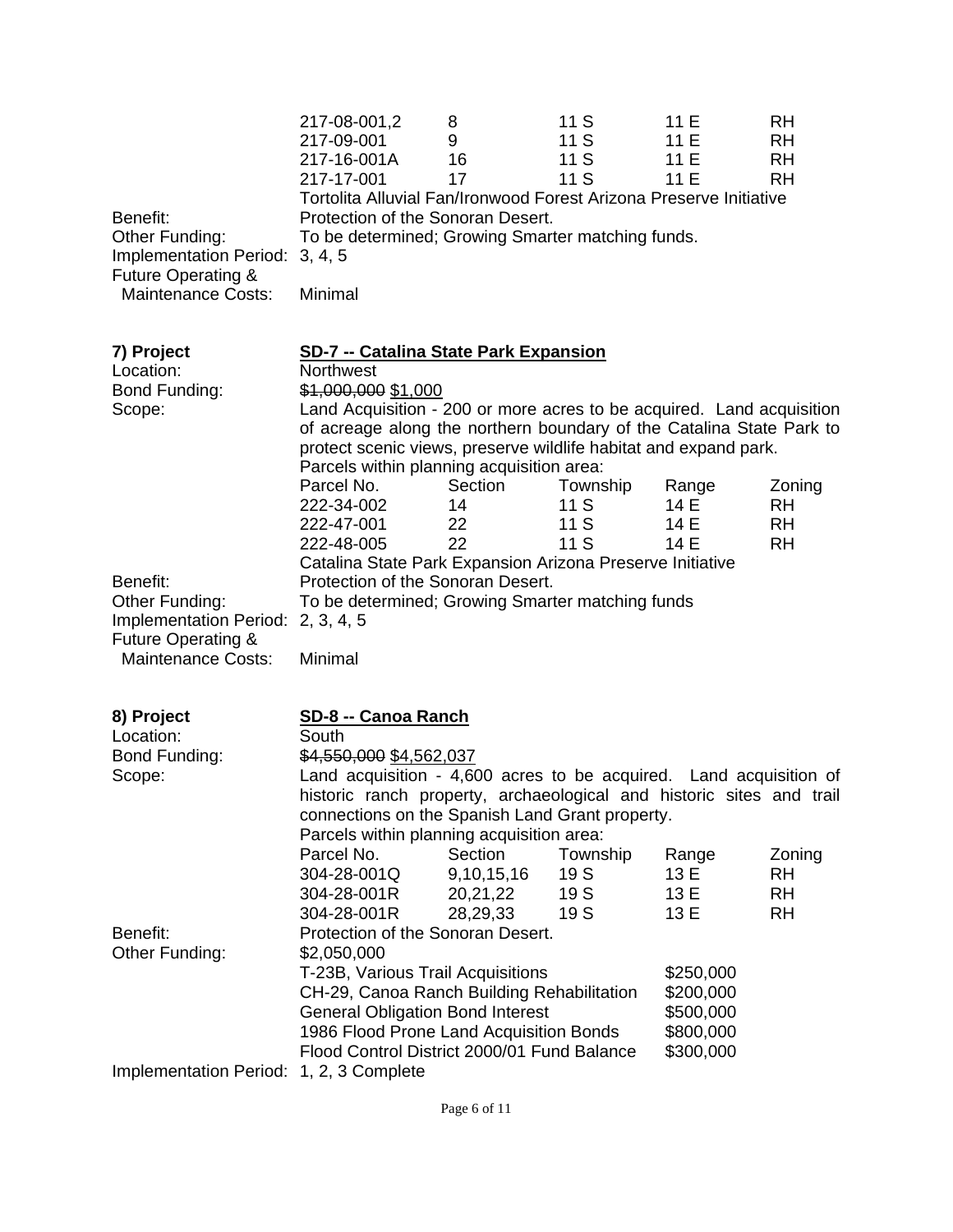Future Operating & Maintenance Costs: Minimal

| SD-11 -- Tortolita Shooting Range<br>11) Project<br>Location:<br>Northwest |                                                                                                                                          |         |          |       |           |  |
|----------------------------------------------------------------------------|------------------------------------------------------------------------------------------------------------------------------------------|---------|----------|-------|-----------|--|
| Bond Funding:<br>\$0 \$24,881                                              |                                                                                                                                          |         |          |       |           |  |
| Scope:                                                                     | Land acquisition - 160 acres to be acquired. Land acquisition is north                                                                   |         |          |       |           |  |
|                                                                            | of Tangerine Road and east of the freeway. The Central Arizona                                                                           |         |          |       |           |  |
|                                                                            | Project water canal will act as a buffer area for a regional shooting                                                                    |         |          |       |           |  |
|                                                                            | facility to be built in conjunction with the Bureau of Reclamation and a                                                                 |         |          |       |           |  |
|                                                                            | non-profit lessee.                                                                                                                       |         |          |       |           |  |
|                                                                            | Parcels within planning acquisition area:                                                                                                |         |          |       |           |  |
|                                                                            | Parcel No.                                                                                                                               | Section | Township | Range | Zoning    |  |
|                                                                            | 218-49-001                                                                                                                               | 31      | 11 S     | 12 E  | <b>RH</b> |  |
| Benefit:                                                                   | Protection of the Sonoran Desert.<br>\$0                                                                                                 |         |          |       |           |  |
| Other Funding:<br>Implementation Period: On-Hold due to Pygmy Owl Studies. |                                                                                                                                          |         |          |       |           |  |
| Future Operating &                                                         |                                                                                                                                          |         |          |       |           |  |
| <b>Maintenance Costs:</b>                                                  | Minimal                                                                                                                                  |         |          |       |           |  |
|                                                                            |                                                                                                                                          |         |          |       |           |  |
|                                                                            |                                                                                                                                          |         |          |       |           |  |
| 12) Project                                                                | <b>RW-11 -- Agua Caliente Creek</b>                                                                                                      |         |          |       |           |  |
| Location:                                                                  | Northeast                                                                                                                                |         |          |       |           |  |
| Bond Funding:<br>Scope:                                                    | \$1,200,000 \$798,307<br>Land acquisition - 150 acres to be acquired. Land acquisition adjacent                                          |         |          |       |           |  |
|                                                                            | to Coronado National Forest to provide access to two of the valley's                                                                     |         |          |       |           |  |
|                                                                            | most scenic canyons and forest trails.                                                                                                   |         |          |       |           |  |
|                                                                            | Parcels within planning acquisition area:                                                                                                |         |          |       |           |  |
|                                                                            | Parcel No.                                                                                                                               | Section | Township | Range | Zoning    |  |
|                                                                            | 205-29-001                                                                                                                               | 16      | 13 S     | 16 E  | <b>SR</b> |  |
|                                                                            | through                                                                                                                                  |         |          |       |           |  |
|                                                                            | 205-29-020                                                                                                                               |         |          |       |           |  |
| Benefit:                                                                   | Protection of the Sonoran Desert.                                                                                                        |         |          |       |           |  |
| Other Funding:                                                             | \$0                                                                                                                                      |         |          |       |           |  |
| Implementation Period: 3, 4, 5                                             |                                                                                                                                          |         |          |       |           |  |
| <b>Future Operating &amp;</b><br><b>Maintenance Costs:</b>                 | Minimal                                                                                                                                  |         |          |       |           |  |
|                                                                            |                                                                                                                                          |         |          |       |           |  |
|                                                                            |                                                                                                                                          |         |          |       |           |  |
| 13) Project                                                                | <b>RW-12 -- Agua Verde Creek</b>                                                                                                         |         |          |       |           |  |
| Location:                                                                  | Southeast                                                                                                                                |         |          |       |           |  |
| Bond Funding:                                                              | \$2,000,000 \$2,047,019                                                                                                                  |         |          |       |           |  |
| Scope:                                                                     | Land acquisition - 300 acres to be acquired. Land acquisition to link<br>Cienega Creek Natural Preserve with Colossal Cave Mountain Park |         |          |       |           |  |
|                                                                            | and to protect and enhance a riparian corridor and to consolidate                                                                        |         |          |       |           |  |
|                                                                            | parcels within the mountain park.                                                                                                        |         |          |       |           |  |
|                                                                            | Parcels within planning acquisition area:                                                                                                |         |          |       |           |  |
|                                                                            | Parcel No.                                                                                                                               | Section | Township | Range | Zoning    |  |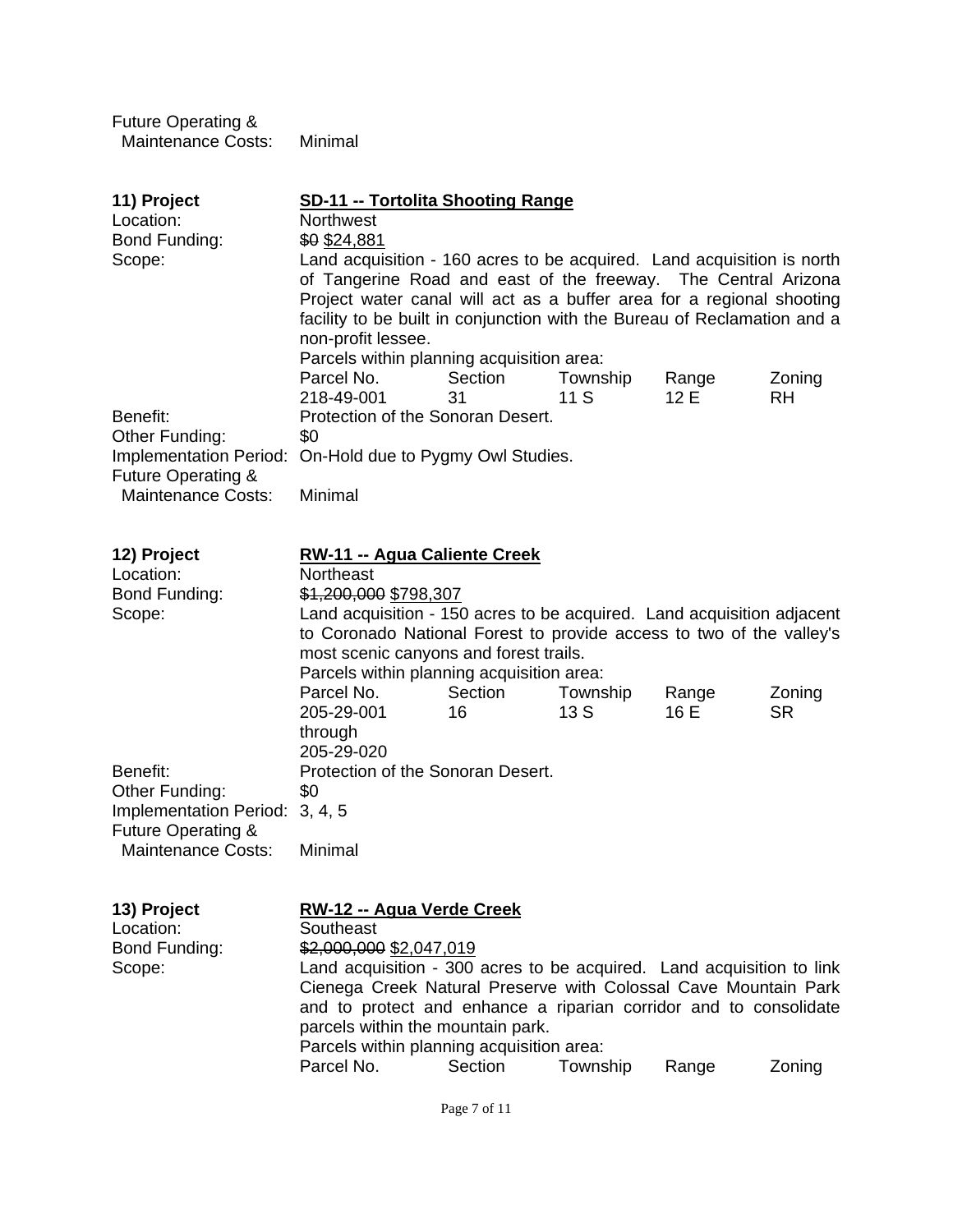| Benefit:<br>Other Funding:<br>Implementation Period: 2, 3<br>Future Operating &<br><b>Maintenance Costs:</b>       | 305-88-014B,C<br>305-17-006A,B<br>306-02-001,3,4<br>306-01-002A<br>306-03-001A-7<br>Protection of the Sonoran Desert.<br>To be determined; Las Cienegas National Preserve<br>Minimal                                                                                                                                                                                                                         | 13<br>24<br>4<br>9<br>18 | 16 S<br>16 S<br>16 S<br>16 S<br>16 S | 16 E<br>16 E<br>17E<br>17E<br>17 E | <b>RH</b><br><b>RH</b><br><b>RH</b><br><b>RH</b><br><b>RH</b> |
|--------------------------------------------------------------------------------------------------------------------|--------------------------------------------------------------------------------------------------------------------------------------------------------------------------------------------------------------------------------------------------------------------------------------------------------------------------------------------------------------------------------------------------------------|--------------------------|--------------------------------------|------------------------------------|---------------------------------------------------------------|
| 14) Project<br>Location:<br>Bond Funding:<br>Scope:                                                                | RW-13 -- Bingham Cienega<br>Northeast<br>\$1,000,000 \$0<br>Land acquisition - 400 acres to be acquired. Land acquisition to<br>expand county preserves and to protect a rare and highly valued marsh<br>area and important wildlife migration corridor.<br>Parcels within planning acquisition area:                                                                                                        |                          |                                      |                                    |                                                               |
| Benefit:<br>Other Funding:<br>Implementation Period:<br><b>Future Operating &amp;</b><br><b>Maintenance Costs:</b> | Parcel No.<br>205-18-001D, 5, 34<br>205-19-001D<br>205-20-001D,3A,4A<br>Protection of the Sonoran Desert.<br>\$0<br>4, 5<br>Minimal                                                                                                                                                                                                                                                                          | Section<br>3<br>10<br>15 | Township<br>11 S<br>11S<br>11S       | Range<br>18 E<br>18 E<br>18 E      | Zoning<br><b>RH</b><br><b>RH</b><br><b>RH</b>                 |
| 15) Project<br>Location:<br>Bond Funding:<br>Scope:                                                                | <b>RW-14 -- Cienega Creek</b><br>Southeast<br>\$0 \$1,078,468<br>Land acquisition - 400 acres to be acquired. Land acquisition of<br>disconnected sections of Cienega Creek to further protect riparian<br>areas and to assist in the basin flood control and recharge efforts. The<br>preserve will also include a segment of the Arizona Trail.<br>Parcels within planning acquisition area:<br>Parcel No. | Section                  | Township                             | Range                              | Zoning                                                        |
| Benefit:                                                                                                           | 306-16-004<br>306-15-010A,B<br>306-15-027<br>Protection of the Sonoran Desert.                                                                                                                                                                                                                                                                                                                               | 2<br>$\overline{7}$<br>8 | 17S<br>17S<br>17 S                   | 17 E<br>17 E<br>17 E               | <b>RH</b><br><b>RH</b><br><b>RH</b>                           |
| Other Funding:<br>Implementation Period: 2, 3, 4, 5<br><b>Future Operating &amp;</b><br><b>Maintenance Costs:</b>  | \$1,400,000; Las Cienegas National Preserve; General Fund; or other<br>Minimal                                                                                                                                                                                                                                                                                                                               |                          |                                      |                                    |                                                               |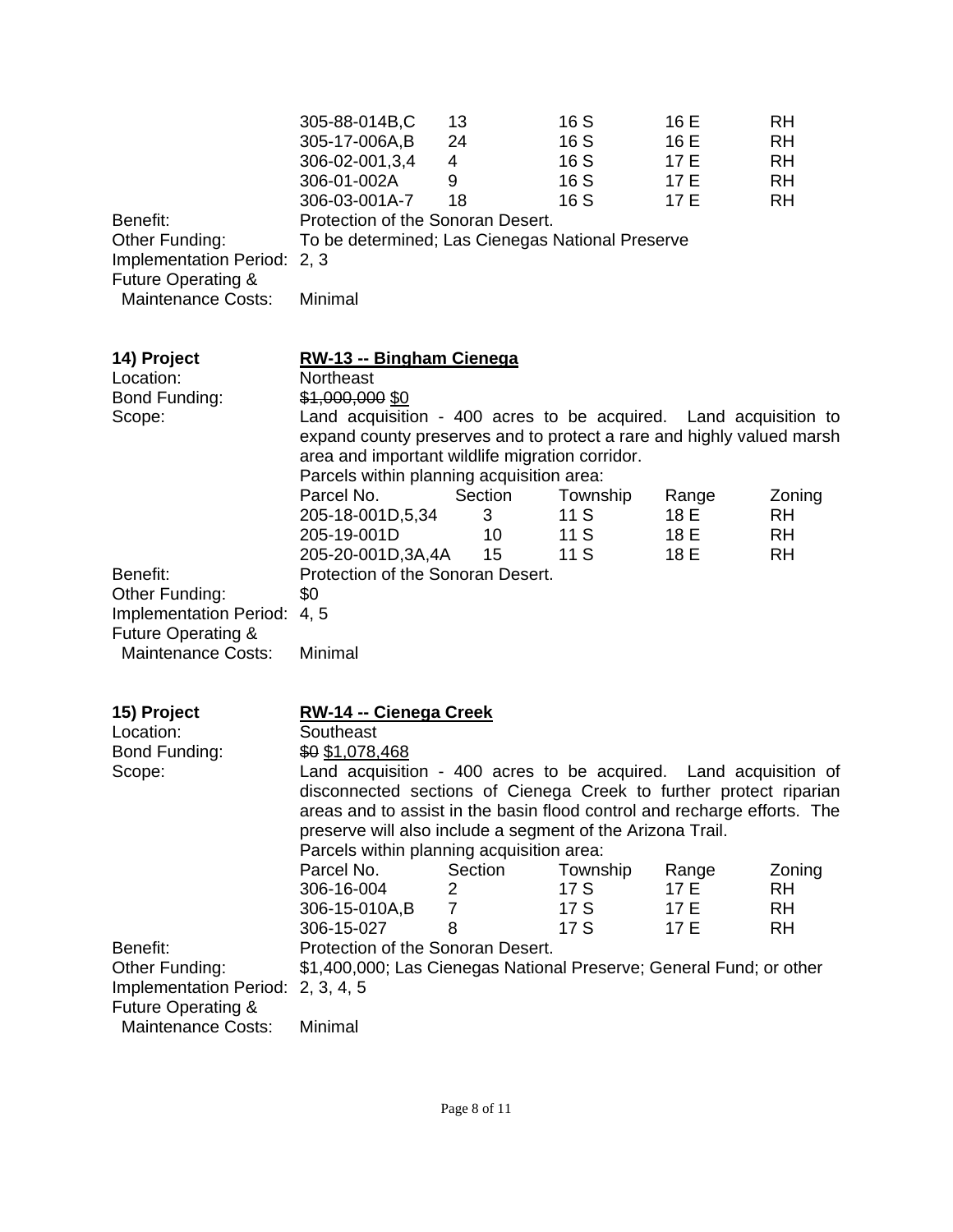| 16) Project                                                                             | RW-15 -- Upper Honeybee Canyon                                                                                                                                                                                                                                                                             |         |          |       |        |  |  |
|-----------------------------------------------------------------------------------------|------------------------------------------------------------------------------------------------------------------------------------------------------------------------------------------------------------------------------------------------------------------------------------------------------------|---------|----------|-------|--------|--|--|
| Location:                                                                               | <b>Northwest</b>                                                                                                                                                                                                                                                                                           |         |          |       |        |  |  |
| Bond Funding:                                                                           | \$1,000,000 \$0                                                                                                                                                                                                                                                                                            |         |          |       |        |  |  |
| Scope:                                                                                  | Land acquisition - 300 acres to be acquired. Land acquisition to<br>protect the upper ridgeline of the Honeybee Canyon corridor to the<br>Tortolita Mountains and to protect sensitive riparian habitat and wildlife<br>corridors and recreational corridors.<br>Parcels within planning acquisition area: |         |          |       |        |  |  |
|                                                                                         | Parcel No.                                                                                                                                                                                                                                                                                                 | Section | Township | Range | Zoning |  |  |
|                                                                                         | 219-01-008B                                                                                                                                                                                                                                                                                                | 11      | 11 S     | 13 E  | RH.    |  |  |
| Benefit:<br>Other Funding:<br>Implementation Period: 3<br><b>Future Operating &amp;</b> | Protection of the Sonoran Desert.<br>\$0                                                                                                                                                                                                                                                                   |         |          |       |        |  |  |
| <b>Maintenance Costs:</b>                                                               | Minimal                                                                                                                                                                                                                                                                                                    |         |          |       |        |  |  |
| 17) Project                                                                             | RW-16 -- Sabino Canyon                                                                                                                                                                                                                                                                                     |         |          |       |        |  |  |
| Location:                                                                               | Northeast                                                                                                                                                                                                                                                                                                  |         |          |       |        |  |  |
| Bond Funding:                                                                           | \$500,000 \$0                                                                                                                                                                                                                                                                                              |         |          |       |        |  |  |
| Scope:                                                                                  | Land acquisition - 150 acres to be acquired. Land acquisition to<br>protect the confluence of the Sabino and Bear Creek and the riparian<br>habitat creating a buffer to development areas.<br>Parcels within planning acquisition area:                                                                   |         |          |       |        |  |  |

|                                   | Parcel No.                        | Section | Township | Range | Zoning    |  |  |
|-----------------------------------|-----------------------------------|---------|----------|-------|-----------|--|--|
|                                   | 114-08-003B,E,6                   | -15     | 13 S     | 15 E  | <b>SR</b> |  |  |
|                                   | 114-08-004A-8A                    | 15      | 13S      | 15 E  | <b>SR</b> |  |  |
|                                   | 114-09-001D-F                     | 16      | 13S      | 15 E  | <b>SR</b> |  |  |
|                                   | 114-09-002B & C                   | 16      | 13S      | 15 E  | <b>SR</b> |  |  |
|                                   | 114-12-085                        | 16      | 13S      | 15 E  | <b>SR</b> |  |  |
| Benefit:                          | Protection of the Sonoran Desert. |         |          |       |           |  |  |
| Other Funding:                    | \$1,000,000                       |         |          |       |           |  |  |
| Implementation Period: 2, 3, 4, 5 |                                   |         |          |       |           |  |  |
| <b>Future Operating &amp;</b>     |                                   |         |          |       |           |  |  |
|                                   |                                   |         |          |       |           |  |  |

Maintenance Costs: Minimal

| 18) Project<br>Location:<br>Bond Funding:<br>Scope: | <b>RW-17 -- Tanque Verde Creek</b><br>Northeast<br>\$2,000,000 \$0<br>Land acquisition - 460 acres to be acquired. Land acquisition along<br>Tanque Verde Creek east of Houghton to protect riparian habitat area<br>with exceptional stands of cottonwoods, willows and mesquite trees.<br>Parcels within planning acquisition area:<br>Parcel No.<br>133-01-043B-66H<br>205-51-001-25C<br>205-52-028-60C | Section<br>6<br>6 | Township<br>14 S<br>14S<br>14 S | Range<br>15 E<br>16 E<br>16 E | Zoning<br><b>SR</b><br><b>SR</b><br><b>SR</b> |
|-----------------------------------------------------|------------------------------------------------------------------------------------------------------------------------------------------------------------------------------------------------------------------------------------------------------------------------------------------------------------------------------------------------------------------------------------------------------------|-------------------|---------------------------------|-------------------------------|-----------------------------------------------|
| Benefit:                                            | Protection of the Sonoran Desert.                                                                                                                                                                                                                                                                                                                                                                          |                   |                                 |                               |                                               |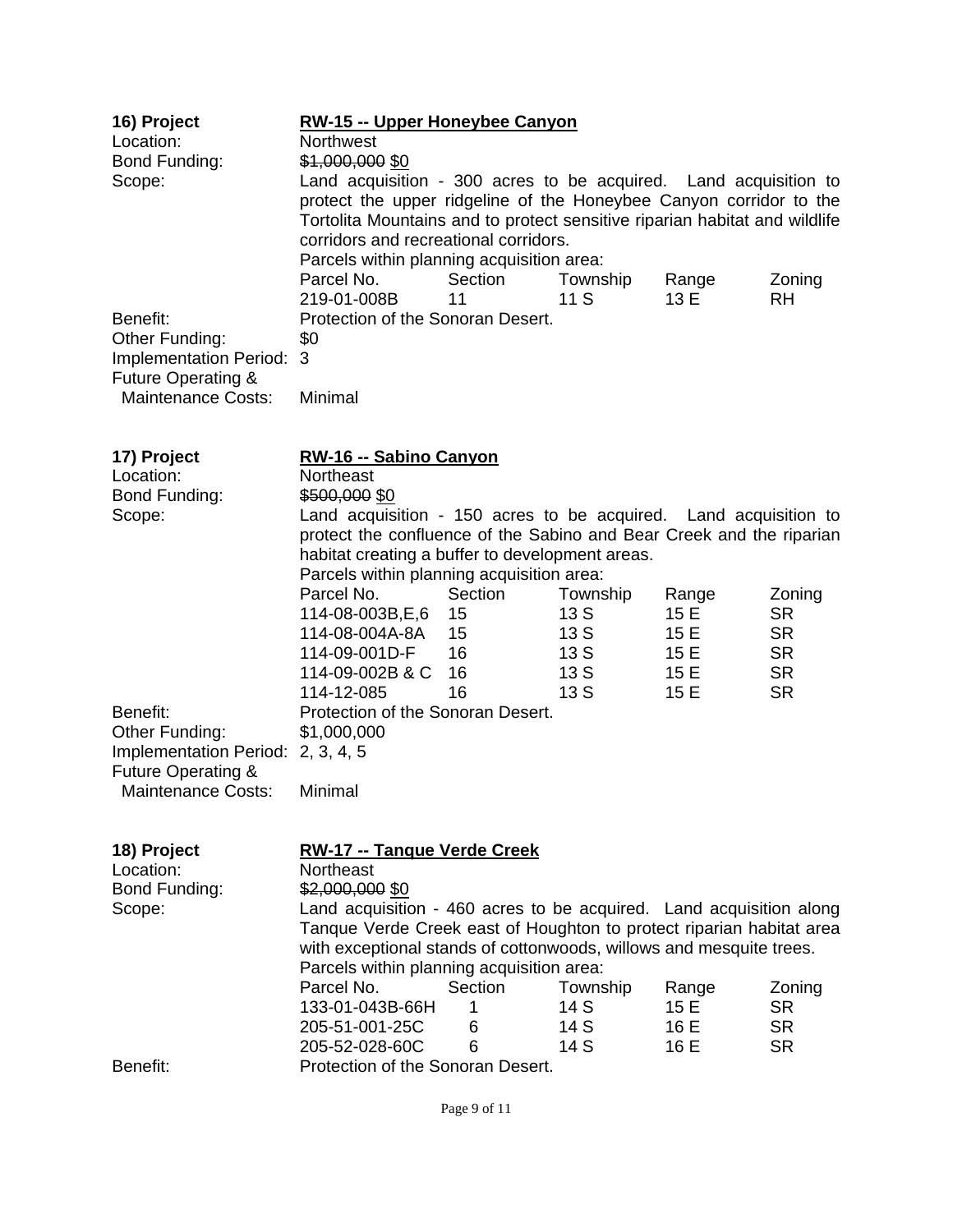Other Funding: \$0 Implementation Period: 2, 3, 4, 5 Future Operating & Maintenance Costs: Minimal